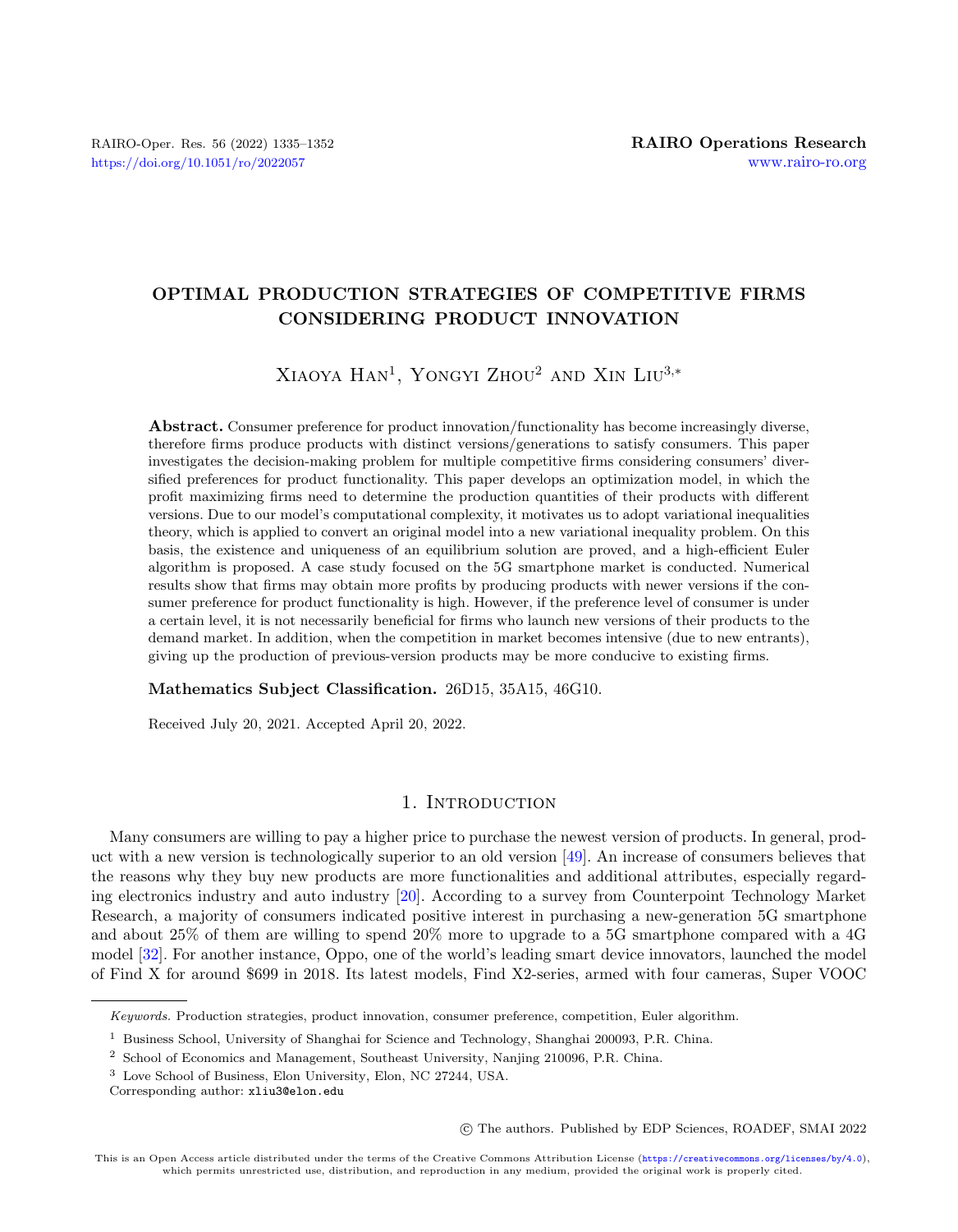2.0 Flash Charge technology for resilient battery life and other attracting extras has a starting price of \$1200. In the first quarter of 2020, however, the sale of Oppo registered a growth of 67% year-on-year [\[1\]](#page-15-0).

From the perspective of manufacturers, staying ahead of the technology curve is critical for a company to remain competitive and work towards the future. The increasing competitiveness and the constantly accelerating pace of technological progress require that firms allocate increasing resources to Research and Development (R&D), and thus accelerate and diversify their technological abilities [\[28\]](#page-16-2). Many firms invest in R&D because they want to survive and grow by developing new products and services [\[16,](#page-16-3)[59\]](#page-17-1). According to CRS Report, total global R&D expenditures have more than tripled in current dollars, from \$676 billion in 2000 to \$2.0 trillion in 2018 [\[5\]](#page-15-1). As a global leader in R&D investments, United States spent \$581.4 billion in R&D in 2018, which represents over 2.7% of America's GDP and 71% of it is from private business R&D investments [\[39\]](#page-16-4). Samsung, Alphabet, Volkswagen, Microsoft and Huawei rounded out the top five of companies with the highest R&D spending in 2020 [\[4\]](#page-15-2).

Even though the newest-generation products attract consumers and might generate a fairly large demand, meanwhile, firms also continue to produce previous versions [\[23\]](#page-16-5). One of the primary reasons is that consumers have different preferences for product functionalities and prices. The diversified preferences lead to an increase of overall market demands while influencing the resource allocation, production and pricing strategy among each model of product. For instance, according to the consumer preference analysis, Nuna, a premium baby gear brand, found more modern parents favor a stroller with compact folded size for a smoother and safer ride. After launching the newest model of stroller TAVO Next with an innovative new buckle, upgraded material to make it lighter and more compact when folded in December 2021, Nuna has discontinued its previous model, TAVO. The Nuna TAVO Next costs \$100 more than the TAVO because of its added features and more premium look satisfying more consumers' needs. Another example, when Apple released its iPhone X model, which is the expensive model at that time, the sales volume is modest in most of the emerging markets, in which olderversion iPhone models keep more popular. Therefore, when firms provide products with a variety of versions, determining production quantity and price of each version considering consumer preference is significant and complex in practice. Motivated by the interesting phenomena, we try to address and solve the following research questions:

- (1) For an innovative firm, what is the optimal production quantity of each model of product under the competitive market?
- (2) For an innovative firm, what is the optimal pricing strategy of each model of product under the competitive market?
- (3) What is the impact of consumer preference level for product functionality on firms' decisions?
- (4) How does the market competition influence firms' optimal decisions?

In the paper, we consider a finite number of firms competing non-cooperatively in a market. Each firm maximizes its own profit by determining the production quantity of each version of products based on the other rivals' optimal strategies. Specifically, we propose a profit optimization model to depict this problem. The Nash equilibrium conditions are next formulated as a variational inequality (VI) problem, and the existence and uniqueness of the equilibrium are proved. Furthermore, we solve the VI problem by an Euler algorithm and a case study focused on the smartphone market is conducted. We find even if the competition is increasingly fiercer, some firms may obtain more profits due to the change of consumer preference for product functionality. However, when the consumer preference level is below a certain value, it is not always beneficial for firms who launch new versions of their products to satisfy the demand market because of their cost structures. Moreover, if a new firm enters the market, existing firms who choose to give up the production of products with old versions may reduce the loss of their profits.

The remainder of the paper is organized as follows. Section [2](#page-2-0) outlines related literature. Section [3](#page-3-0) develops the optimization model for multiple competitive firms. We formulate our model as a variational inequality problem and propose an algorithm to solve the variational inequality problem in Section [4.](#page-5-0) Following a case study focused on the 5G smartphone market (Sect. [5\)](#page-8-0), we conclude the paper in Section [6.](#page-15-3)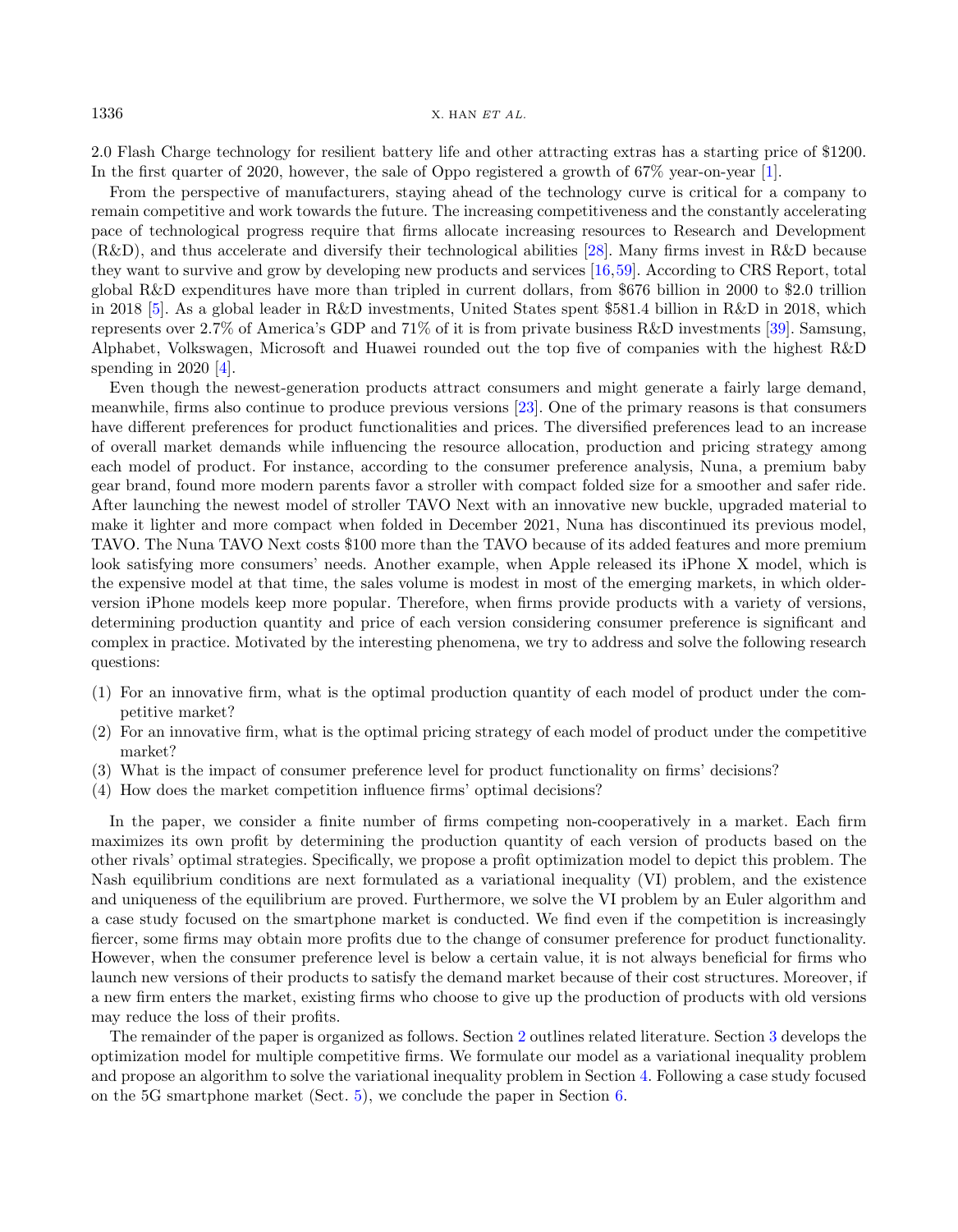## 2. Literature review

<span id="page-2-0"></span>This study is related to the emerging field of product innovation and improvement; for relevant examples, please refer to Qi et al. [\[38\]](#page-16-6), Pal and Sarkar [\[34\]](#page-16-7) and Song et al. [\[43\]](#page-16-8). Product innovation refers to the creation of new concepts, and aims to satisfy customer demands [\[36\]](#page-16-9). Product innovation has significantly positive driving-force effect and plays an important role in manufacturing improvement [\[50\]](#page-17-2). In car manufacturing, product innovation drives the evolution of product efficiency in Spain [\[12\]](#page-15-4). In the smart electronic industry, areas for innovative leather are emerging as coverings for smart electronic devices due to its thermal insulation function by some mobile phone manufacturers [\[55\]](#page-17-3). Grtzmann et al. [\[13\]](#page-16-10) indicated that there is an important tool that internet technologies can support Brazilian firms to update products functionality to satisfy consumer preference. In the medical industry, Enrique et al. [\[8\]](#page-15-5) studied the impacts of innovation and competition on medical products. The two factors strongly entice the medicine firms to develop the advanced therapy medicinal products. Ganuza et al. [\[10\]](#page-15-6) analyzed the reason why medical firms have directed their research and development at small improvements of existing drugs instead of the pursuit of significant innovations. Ganuza et al. reported that a small improvement can cause an increase of profit. Guo et al. [\[14\]](#page-16-11) respectively analyzed how new firms and established firms develop their products by using the data of 211 firms. Their results showed that the new firms and the established firms should take the advantage of their features to foster their own product innovation and improvement. Liu et al. [\[23\]](#page-16-5) considered that many innovating firms provide new generations of products to attract consumers' repeat purchasing. Hong et al. [\[17\]](#page-16-12) considered a green product as an innovative product and characterized its diffusion process by using Bass model. Mandal and Pal [\[27\]](#page-16-13) considered that a manufacturer invests in green technology to reduce carbon emissions during production process. Although these works have studied why and how firms make progress in product improving, our study proposes that firms should make an innovation and improvement in products with an existing version, and thus launch products with a new version to encourage more consumers' purchasing. Different from those literature, the purpose of our work is to investigate production decisions of multiple competitive innovating firms who provide products with different versions.

An increasing body of literature has considered consumer preference and its impact on supply chain operation management [\[24,](#page-16-14) [35,](#page-16-15) [41,](#page-16-16) [54,](#page-17-4) [59\]](#page-17-1). Due to frequent changes in consumer preference, Wu and Lai [\[48\]](#page-17-5) found that more and more firms continuously introduce new products to meet the desires of consumers. Tong *et al.* [\[46\]](#page-17-6) showed that consumers are willing to pay higher price to purchase higher version for low-carbon products, and found that consumer preference for the product is the important source, which significantly influences the supply chain decisions. Han and Liu [\[15\]](#page-16-17) indicated that with the increase of consumer preferences for highquality products, manufacturers tend to produce more high-quality products. In a closed-loop supply chain, it is necessary for remanufacturers to completely understand consumers' preferences since the preferences strongly affect the remanufacturers' optimal strategies  $[62]$ . Chien *et al.* [\[3\]](#page-15-7) found that firms can realize consumers' preferences based on the visual function and indicated that user experience is an important factor for the product update to capture user attention. Yu and Nagurney [\[57\]](#page-17-8) used variational inequality theory to solve a network-based supply chain problem considering different consumer demands. Yu et al. [\[58\]](#page-17-9) developed a supply chain system model considering the preferences of consumers for offline and online selling channels. Based on the discussion of consumers' demand preferences, product innovation design features were classified by Kano model, then Yang et al. [\[53\]](#page-17-10) proposed Non-dominated Sorting Genetic Algorithm to solve the model. Yenipazarli [\[56\]](#page-17-11) investigated the impacts of consumers' preferences on the incentives of environmental research and development of firms, based on a two-stage duopoly model. Yan et al. [\[52\]](#page-17-12) considered consumer convenience preferences and developed a channel decision model. However, our paper mainly analyzes the relationship between consumers' preferences and product innovation. Specifically, this paper studies how consumer preference entices firms to update their products with more functionalities and additional attributes. Different from these works, our paper builds an optimization model to discuss the influence of the consumer preference on product improving decisions, and then applies the theory of variational inequality to solve it.

To compare the novelty of our paper with respect to existing literature, a table is provided as follows (Tab. [1\)](#page-3-1):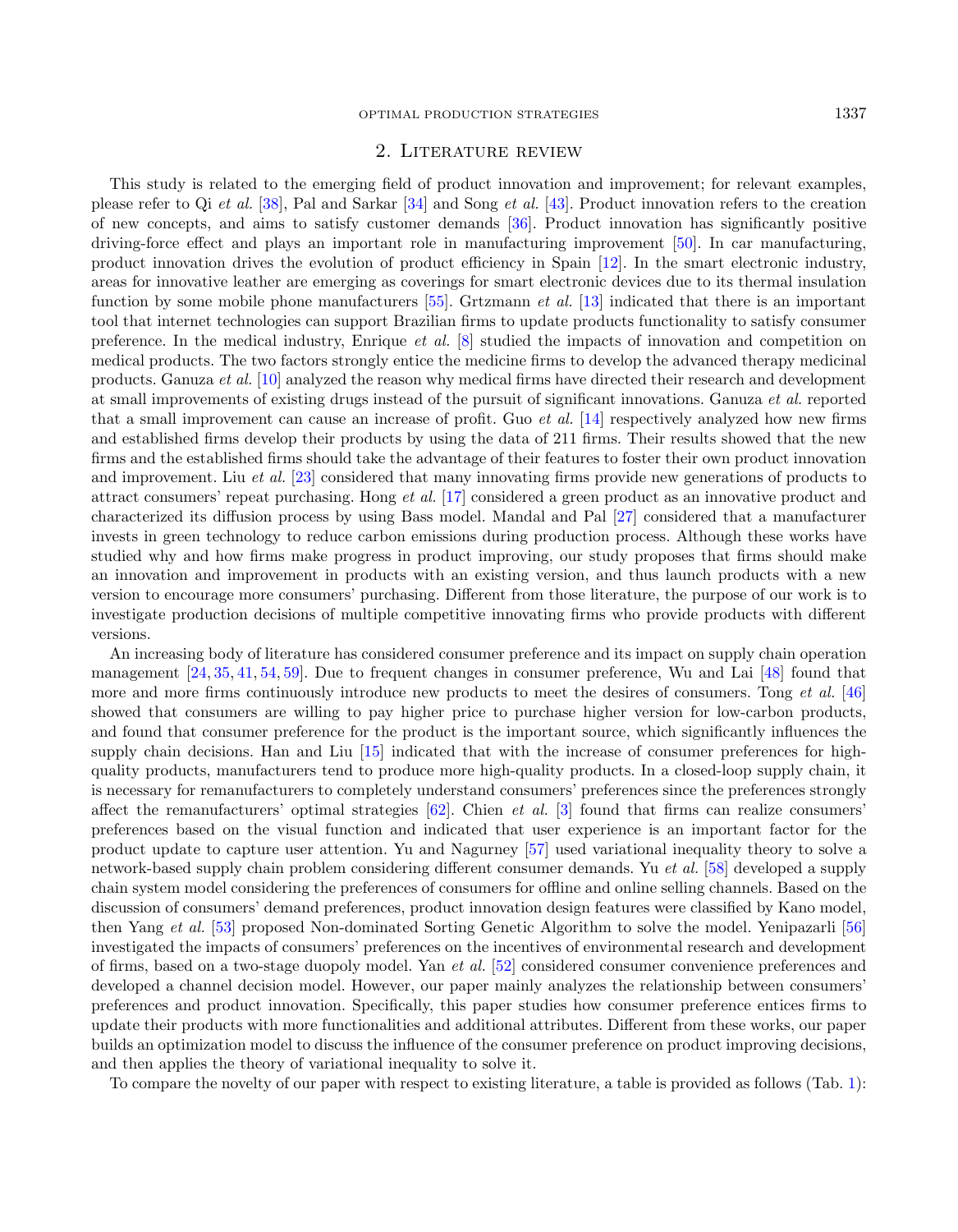|                          | Product<br>innovation | Consumer<br>preference | Production<br>decisions | Competition | Variational<br>inequality |
|--------------------------|-----------------------|------------------------|-------------------------|-------------|---------------------------|
| Hao <i>et al.</i> [16]   |                       |                        |                         |             |                           |
| Liu and Nagurney $[21]$  |                       |                        |                         |             |                           |
| Zhao et al. $[62]$       |                       |                        |                         |             |                           |
| Pal <i>et al.</i> $[35]$ |                       |                        |                         |             |                           |
| Yu <i>et al.</i> [59]    |                       |                        |                         |             |                           |
| Mandal and Pal [27]      |                       |                        |                         |             |                           |
| Han and Liu $[15]$       |                       |                        |                         |             |                           |
| Yu <i>et al.</i> $ 60 $  |                       |                        |                         |             |                           |
| Ma <i>et al.</i> $ 25 $  |                       |                        |                         |             |                           |
| Our paper                |                       |                        |                         |             |                           |

<span id="page-3-1"></span>Table 1. The difference between our paper and existing literature.

To summarize, the amount of relevant literature that studies both product innovation and the effects of consumer preferences on production decisions is scarce. This motivates us to generate this paper. Therefore, in contrast to the above-mentioned studies, the main knowledge gaps can be offered as follows. First, differing from previous models on product innovation, in this paper, a wider range of functionality levels (versions) of products based on the reality is investigated. Relevant literature only considered scenarios where there was one version of product (or a kind of new product). Second, this paper considers the purchase preferences of consumers into multi-firms' production decisions, and discusses how both consumer preference and competition affect innovating firms' decisions for products with different versions, which has not been studied in previous publications. On this basis, management insights drawn from a case study focused on the 5G smartphone market provide practical suggestions for firms. Third, variational inequality theory is used to develop an algorithm to solve our complex optimization model, and optimal strategies are gained efficiently. Furthermore, the proposed model, as well as the Euler algorithm, can be generalized to solve operation management competition problems according to any feature levels besides product functionality levels. Therefore, our model has extensive impacts on the ongoing competitive world. Specifically, in addition to production strategies, the model can also support capacity allocation and marketing strategies in service industries.

## 3. Model formulation

<span id="page-3-2"></span><span id="page-3-0"></span>In this study, m firms are considered, and they compete non-cooperatively in a market. Firms produce products in a variety of versions with different levels of functionality and sell them to consumers. Each firm's decision-making problem is to maximize its own profit by determining the optimal production quantities of products in each version. Consumers' preferences for product functionality greatly affect firms' production decisions in practice. Steenis et al. [\[44\]](#page-17-14) also discussed the impact of consumers' preference on optimal strategies. In addition, product differentiation by consumers is allowed, due to brand related concerns and product version differences associated with a particular firm. A growing number of consumers are willing to pay a higher price to purchase a newer version of products. Therefore, firms would have motivation to update their products although it might mean a large amount of expenditures in R&D. Table [2](#page-4-0) provides a summary of notation.

For a particular firm j, product version  $s_j$  is exogenous and a positive integer, where  $s_j = 1, 2, \ldots, h_j$ ;  $h_j$ represents the latest version that firm j can produce, e.g., M1 is 1 and M9 is h for Millet. The price  $p_j^{s_j}$  is assumed to depend on the all firms' production quantities, firm  $j$ 's product version and consumer preference level.

$$
p_j^{s_j} = p_j^{s_j}(q, s_j, \varphi), \quad s_j = 1, ..., h_j; \quad j = 1, ..., m,
$$
\n(3.1)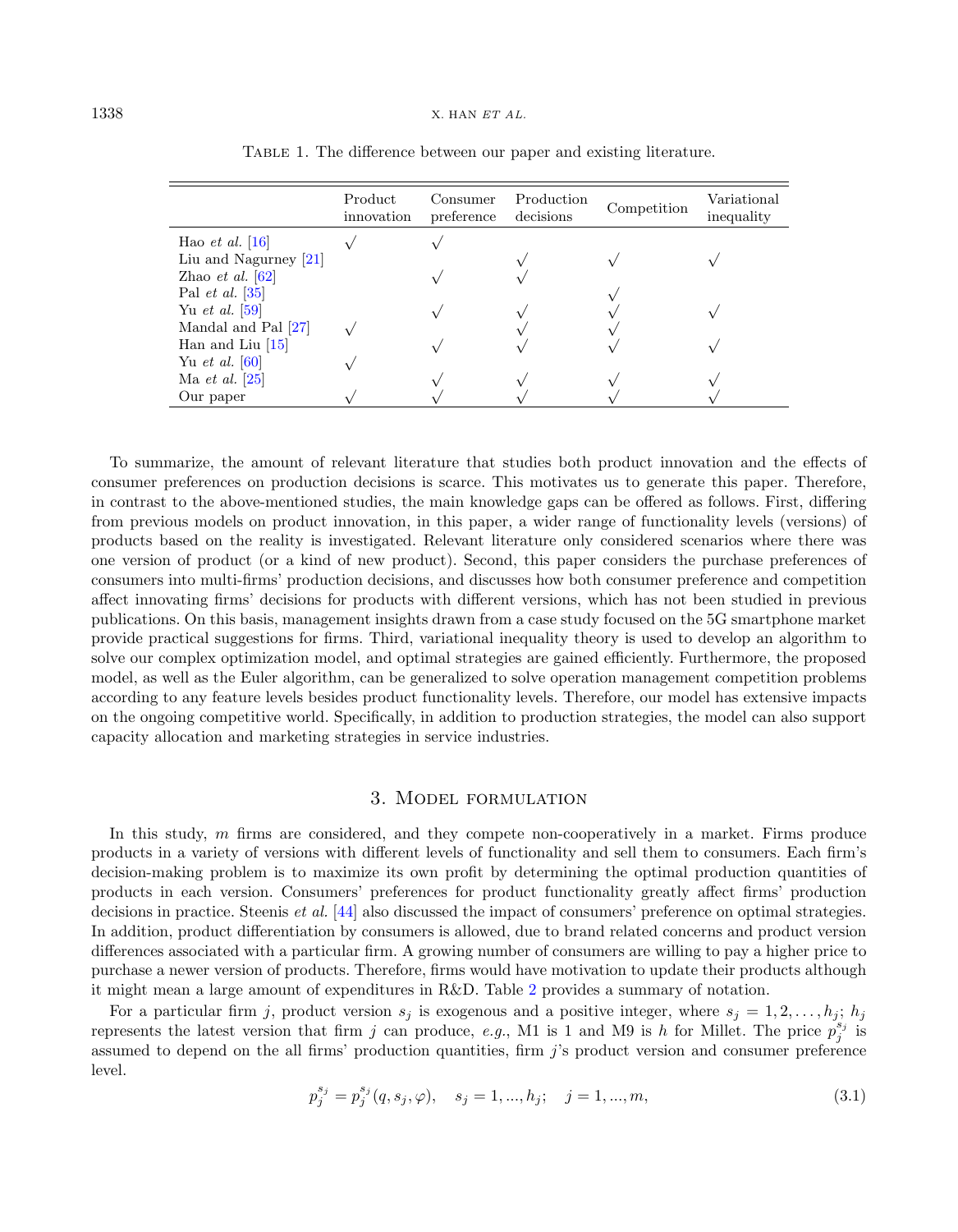<span id="page-4-0"></span>

|  | TABLE 2. Summary of notation. |  |  |
|--|-------------------------------|--|--|
|--|-------------------------------|--|--|

| Type              | Notation                                                                                              | Definition                                                                                                                                                                                                                                         |
|-------------------|-------------------------------------------------------------------------------------------------------|----------------------------------------------------------------------------------------------------------------------------------------------------------------------------------------------------------------------------------------------------|
| Parameter         | φ<br>$\alpha$<br>$s_i$<br>$h_i$                                                                       | random consumer preference level for product functionality<br>expected value of $\varphi$<br>product version of firm $j$<br>the latest version that firm $i$ can produce                                                                           |
| Decision variable | $q_i^{s_j}$                                                                                           | firm <i>j</i> 's production quantity of products with version $s_i$                                                                                                                                                                                |
| Function          | $y_{j}^{s_j} \overrightarrow{p}_{j}^{s_j} \overrightarrow{c}_{j}^{s_j} \overrightarrow{f}_j$<br>$Z_i$ | a binary variable, 1 if $s_j = h_j$ , 0 if $s_j < h_j$<br>price of products with version $s_i$ of firm j<br>total operation cost of products with version $s_i$ of firm j<br>research and development $(R&D)$ cost of firm j<br>profit of firm $i$ |

where  $p_j^{s_j}$  is considered to be continuous, continuously differentiable and monotone decreasing with respect to  $q_j^{s_j}; s_j = 1, 2, \ldots, h_j; j = 1, \ldots, m$  [\[18,](#page-16-20)[37\]](#page-16-21). We group the production quantity  $q_j^{s_j}$  into  $\sum_{j=1}^m h_j$ -dimensional vector  $q = (q_1^1, \ldots, q_1^{h_1}, \ldots, q_i^1, \ldots, q_m^{h_i}, \ldots, q_m^{h_m})^T$ . Moreover,  $p_j^{s_j}$  correlates positively to product version  $s_i$ . In addition, the price is linearly related to the consumer preference level for product functionality  $\varphi$ . For instance, the price of P30-Pro exceeds that of P30 for Huawei. At the same time, consumers are willing to pay a higher price to purchase P30-Pro because their expectation value (due to functionality improvement and additional attributes) is larger. We assume  $\varphi$  is a random factor, and its expected value  $E(\varphi) = \alpha$ . In fact,  $\varphi$  is the rate of price increase per functional improvement, which means consumers are willing to pay higher prices for products with higher functionality level. The upper bound of is unique to each product, and the lower bound is 0 [\[22\]](#page-16-22).

Cost structure is an important factor in supply chain management [\[33,](#page-16-23)[41\]](#page-16-16). Mohammed et al. [\[29\]](#page-16-24) developed an optimization model to decrease the total cost of a multi-period supply chain in a closed-loop system. Dumrongsiri et al. [\[7\]](#page-15-8) reported that two marginal costs affect the equilibrium strategy of dual channels. In our paper, firms face different cost structures for different versions of products.

In general, the total operational cost  $c_j^{s_j}$  (including production, processing, storage, and distribution cost) depends on the production quantity and product version, *i.e.*,

<span id="page-4-1"></span>
$$
c_j^{s_j} = c_j^{s_j}(q, s_j), \quad s_j = 1, ..., h_j; \quad j = 1, ..., m,
$$
\n(3.2)

where  $c_j^{s_j}$  is assumed to be convex, and continuously differentiable with respect to  $q_j^{s_j}; s_j = 1, 2, \ldots, h_j; j =$  $1, \ldots, m$  [\[58\]](#page-17-9), and correlates positively to version  $s_j$ . The reason is that the production of per unit of product with higher version may require more expensive materials and production operations.

The research and development (R&D) cost  $f_j^{s_j}$  is a fixed cost for firm j who is willing to produce products with version  $s_i$ . In practice, the R&D cost is only used to those products with the newest version, and there is not R&D cost for products with the old versions. Hence,  $y_j^{s_j}$  is a binary variable,

$$
y_j^{s_j} = \begin{cases} 1, & \text{if } s_j = h_j, \\ 0, & \text{if } s_j < h_j. \end{cases} \tag{3.3}
$$

Firm  $j$ 's problem can be expressed as follows:

Maximize 
$$
Z_j = E\left[\sum_{s_j=1}^{h_j} \left[p_j^{s_j}(q, s_j, \varphi) \cdot q_j^{s_j} - c_j^{s_j}(q, s_j) - y_j^{s_j} \cdot f_j^{s_j}\right]\right].
$$
 (3.4)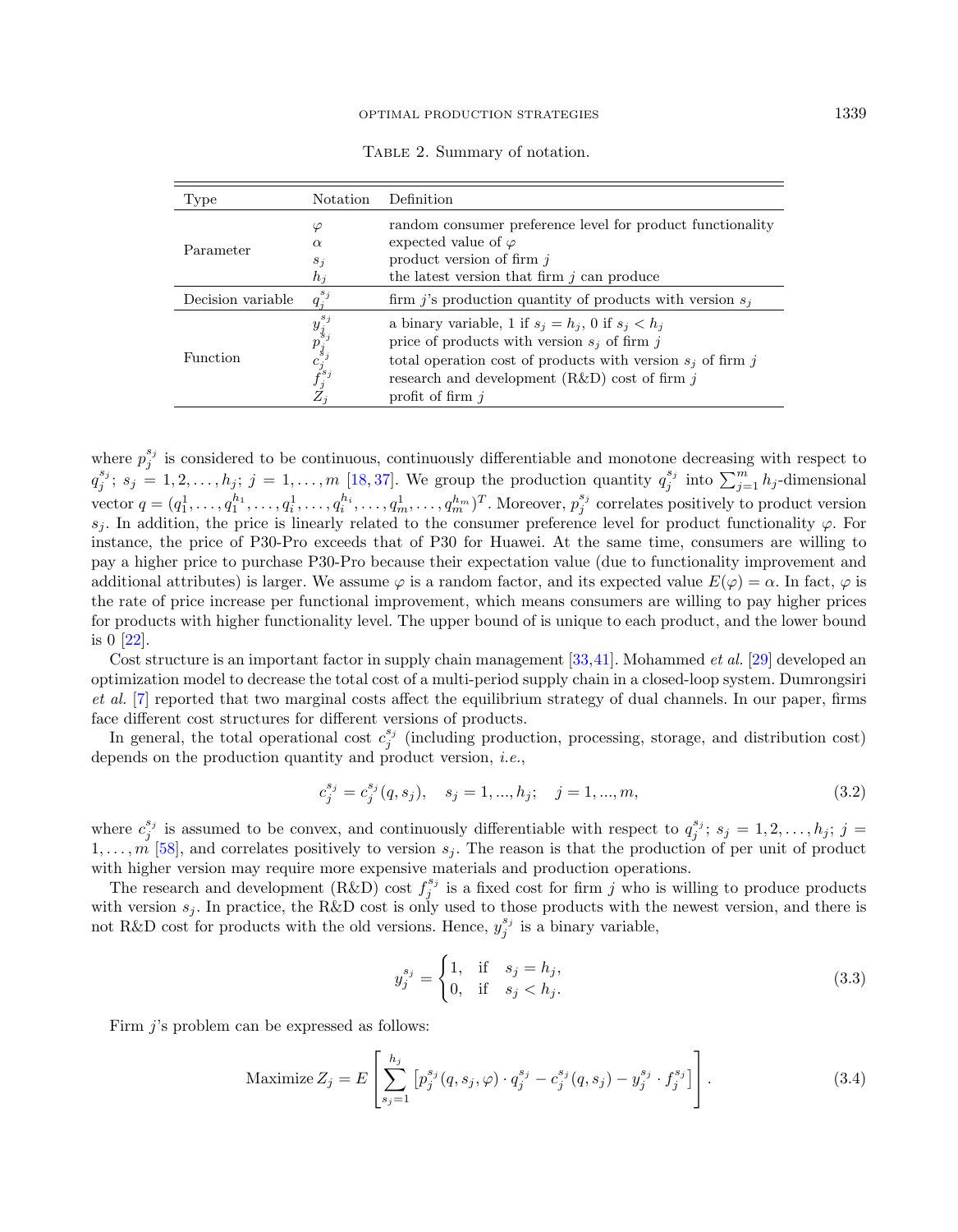#### $1340$  X. HAN ET AL.

In the optimization problem [\(3.4\)](#page-4-1), there are  $\sum_{j=1}^{m} h_j$  decision variables represented with the vector  $q =$  $(q_1^1,\ldots,q_1^{h_1},\ldots,q_i^1,\ldots,q_m^{h_i},\ldots,q_m^{h_m})^T$ . The first term of equation  $(3.4)$  is the expected revenue obtained by selling products. The second term denotes the total operational cost and the third term represents the R&D cost. In the optimization model, firm  $i$  needs to determine the production quantities of products with different versions for profit maximization.

## 4. Solution approach and algorithm

<span id="page-5-0"></span>In this section, the theory of variational inequality is used to transform the optimization problem [\(3.4\)](#page-4-1) to a variational inequality problem, and the Nash equilibrium among multiple firms is derived. On this basis, an Euler method is proposed to solve the variational inequality problem.

#### 4.1. Solution approach

The optimization model [\(3.4\)](#page-4-1) is fairly complex due to including  $\sum_{j=1}^{m} h_j$ -dimensional decision variables. Hence, the variational inequality theory is adopted to solve it. The theory of variational inequality applied in solving equilibrium strategy was addressed in Nagurney et al. [\[31\]](#page-16-25) and Liu and Nagurney [\[21\]](#page-16-18). Wakolbinger and Cruz [\[47\]](#page-17-15) applied the theory to analyze the relationship between strategic information acquisition and supply chain disruption risk. Zhu et al. [\[63\]](#page-17-16) also solved a multi-class network equilibrium problem using the variational inequality theory in a tradable credit scheme system. Moreover, Yu et al. [\[58\]](#page-17-9) extended the applications of variational inequality theory to other fields. Ma *et al.* [\[25\]](#page-16-19) built an integrated model for competition between supply chains with heterogeneous customers and then transform it as a multinomial logit based variational inequality problem.

The variational inequality theory was applied here to solve the optimization problem by defining:

$$
Z = Z(Q),\tag{4.1}
$$

where  $Z$  denotes the m-dimensional vector of all firms' profits, and  $Q$  is the vector of all firms' production quantities.

In this paper, each firm  $j$  decides its optimal production number of products for each version, given the optimal strategies of the other firms. According to equation [\(3.4\)](#page-4-1), the optimal strategies of all firms can be described as a variational inequality problem. Consequently, the equilibrium strategies of firms can be obtained by solving the variational inequality problem of production quantities for products of each version in each firm  $Q^* \in G = \prod_{j=1}^m G_j$  is determined for which m firms are in a state of equilibrium, according to Definition [4.1:](#page-5-1)

<span id="page-5-1"></span>Definition 4.1. The supply chain equilibrium state is one where each firm satisfies:

<span id="page-5-2"></span>
$$
Z_j(Q_j^*, \widetilde{Q_j^*}) \ge Z_j(Q_j, \widetilde{Q_j^*}), \quad \forall Q_j \in G_j,
$$
\n
$$
(4.2)
$$

where  $Q_j$  denotes the vector of production quantities associated with firm  $j; j = 1, ..., m, Q_j^* \equiv$  $(Q_1^*,..., Q_{j-1}^*, Q_{j+1}^*,..., Q_m^*)$  and  $G_j \equiv \{Q_j | Q_j \in R_+^{h_j}\}.$ 

Definition [4.1](#page-5-1) expresses that each firm seeks to maximize its own profit by determining its production quantities in a non-cooperative manner until an equilibrium is established [\[30\]](#page-16-26). Following Zhang [\[61\]](#page-17-17), and Yu and Nagurney [\[57\]](#page-17-8), the variational inequality of the equilibrium satisfies Definition [4.1.](#page-5-1) The following theorem is then obtained:

**Theorem 4.2.** For each firm  $j$ ;  $j = 1, ..., m$ , the profit function  $G_j(Q)$  is concave, and is continuously differentiable with respect to  $Q_j$ . Such, based on Definition [4.1,](#page-5-1)  $Q_j \in G$  is a Nash equilibrium if (and only if) it satisfies variational inequality  $(4.3)$ :

$$
-\sum_{j=1}^{m} \langle \nabla_{Q_j} Z_j (Q^*)^T, Q_j - Q_j^* \rangle \ge 0, \quad \forall Q \in G,
$$
\n(4.3)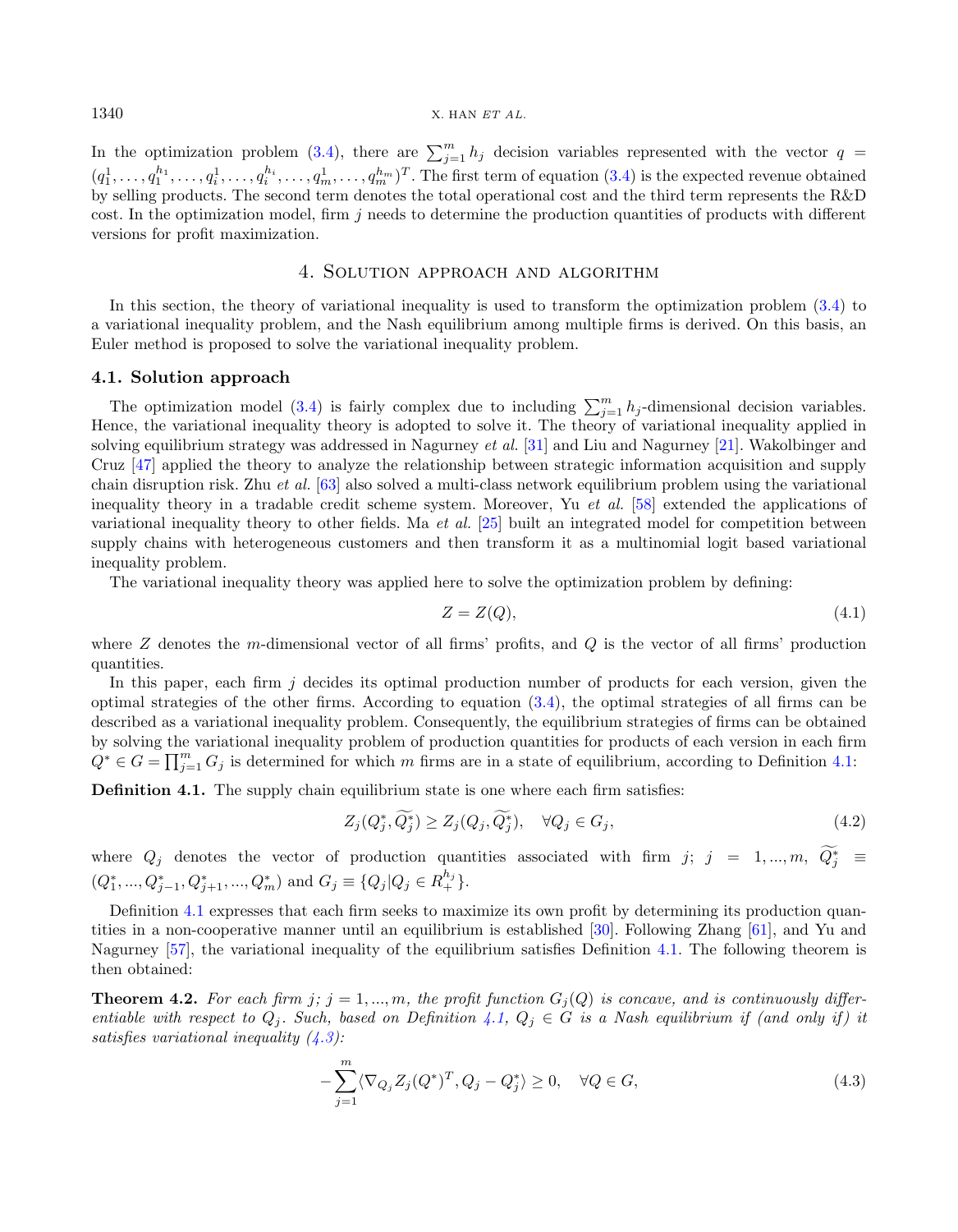where  $\nabla_{Q_j}Z_j(Q)$  means the gradient of  $Z_j(Q)$  and  $\langle\cdot,\cdot\rangle$  indicates the inner product in the  $h_j$ -dimensional Euclidean space. The equilibrium production quantities of each firm are defined as  $q^* \in G_{j1}$ , where  $G_{j1} \equiv$  ${q_j|q_j \in R_+^{h_j}}.$  For our optimization model, the following variational inequality  $(4.4)$  can be derived based on variational inequality [\(4.3\)](#page-5-2). The vector  $q^* \in G_1$  can be determined when satisfying:

<span id="page-6-1"></span>
$$
\sum_{j=1}^{m} \sum_{s_j=1}^{h_j} \left[ -p_j^{s_j} (q^*, s_j, \alpha) - \frac{\partial p_j^{s_j} (q^*, s_j, \alpha)}{\partial q_j^{s_j}} q_j^{s_j^*} + \frac{\partial c_j^{s_j} (q^*, s_j)}{\partial q_j^{s_j}} \right] \times (q_j^{s_j} - q_j^{s_j^*}) \ge 0, \quad \forall q \in G_1,
$$
\n
$$
\equiv \left\{ q | q \in R_{+}^{\sum_{j=1}^{m} h_j} \right\}.
$$
\n(4.4)

where  $G_1$  $q|q \in R$ + .

*Proof.* Variational inequality  $(4.3)$  can follow from Gabay and Moulin [\[9\]](#page-15-9). For the optimization model  $(3.4)$ , equation [\(4.5\)](#page-6-1) is gained,

<span id="page-6-2"></span><span id="page-6-0"></span>
$$
\nabla_{Q_j} Z_j(Q) = \left[ \frac{\partial Z_j}{\partial q_j^{s_j}}; j = 1, ..., m; s_j = 1, ..., h_j \right].
$$
\n(4.5)

According to the price function [\(3.1\)](#page-3-2), we assume that the consumer preference level for product functionality  $\varphi$ is a random factor, and  $E(\varphi) = \alpha$ . Thus, on the basis of equation [\(3.4\)](#page-4-1), we can obtain the following equation:

<span id="page-6-3"></span>
$$
Z_j = \sum_{s_j=1}^{h_j} \left[ p_j^{s_j}(q, s_j, \alpha) \cdot q_j^{s_j} - c_j^{s_j}(q, s_j) - y_j^{s_j} \cdot f_j^{s_j} \right]
$$
(4.6)

For each firm  $j$   $(j = 1, ..., m)$ , we obtain

<span id="page-6-4"></span>
$$
\frac{\partial Z_{j}}{\partial q_{j}^{s_{j}}} = \frac{\partial \sum_{s_{j}=1}^{h_{j}} \left[ p_{j}^{s_{j}}(q, s_{j}, \alpha) \cdot q_{j}^{s_{j}} - c_{j}^{s_{j}}(q, s_{j}) - y_{j}^{s_{j}} \cdot f_{j}^{s_{j}} \right]}{\partial q_{j}^{s_{j}}},
$$
\n
$$
\sum_{s_{j}=1}^{h_{j}} \left[ p_{j}^{s_{j}}(q, s_{j}, \alpha) + \frac{\partial p_{j}^{s_{j}}(q, s_{j}, \alpha)}{\partial q_{j}^{s_{j}}} q_{j}^{s_{j}} - \frac{\partial c_{j}^{s_{j}}(q, s_{j})}{\partial q_{j}^{s_{j}}} \right].
$$
\n(4.7)

For each firm, multiplying the expression in [\(4.7\)](#page-6-2) by the term  $(q_j^{s_j} - q_j^{s_j^*})$  and a minus sign based on the definition of , then we obtain each firm's variational inequality  $(4.8)$ .

$$
\sum_{s_j=1}^{h_j} \left[ -p_j^{s_j}(q^*, s_j, \alpha) - \frac{\partial p_j^{s_j}(q^*, s_j, \alpha)}{\partial q_j^{s_j}} q_j^{s_j^*} + \frac{\partial c_j^{s_j}(q^*, s_j)}{\partial q_j^{s_j}} \right] \times (q_j^{s_j} - q_j^{s_j^*}) \ge 0, \quad \forall q_j \in G_{j1},
$$
\n(4.8)

where  $G_{j1} \equiv \left\{ q_j | q_j \in R \right\}$  $\sum_{j=1}^{m} h_j$ . Furthermore, m firms compete in this study, and thus there are m variational inequalities. When  $m$  variational inequalities are simultaneously achieved, a Nash equilibrium among multiple firms can be obtained. Therefore, referring to variational inequality properties, the variational inequality problem  $(4.4)$  requires to be solved by using the definition of  $G_1$  and summing over all j.

To present the expressions conveniently in the following sections, the standard form of variational inequality [\(4.4\)](#page-6-0) is given. The vector  $Q^* \in G^0$  can be determined when meeting

$$
\langle B(Q^*)^T, Q - Q^* \rangle \ge 0, \quad \forall Q \in G^0.
$$
\n
$$
(4.9)
$$

Letting  $Q \equiv q$ , we have

$$
B(Q) \equiv \left[ -p_j^{s_j}(q, s_j, \alpha) - \frac{\partial p_j^{s_j}(q, s_j, \alpha)}{\partial q_j^{s_j}} q_j^{s_j} + \frac{\partial c_j^{s_j}(q, s_j)}{\partial q_j^{s_j}}; j = 1, ..., m; s_j = 1, ..., h_j \right],
$$
 (4.10)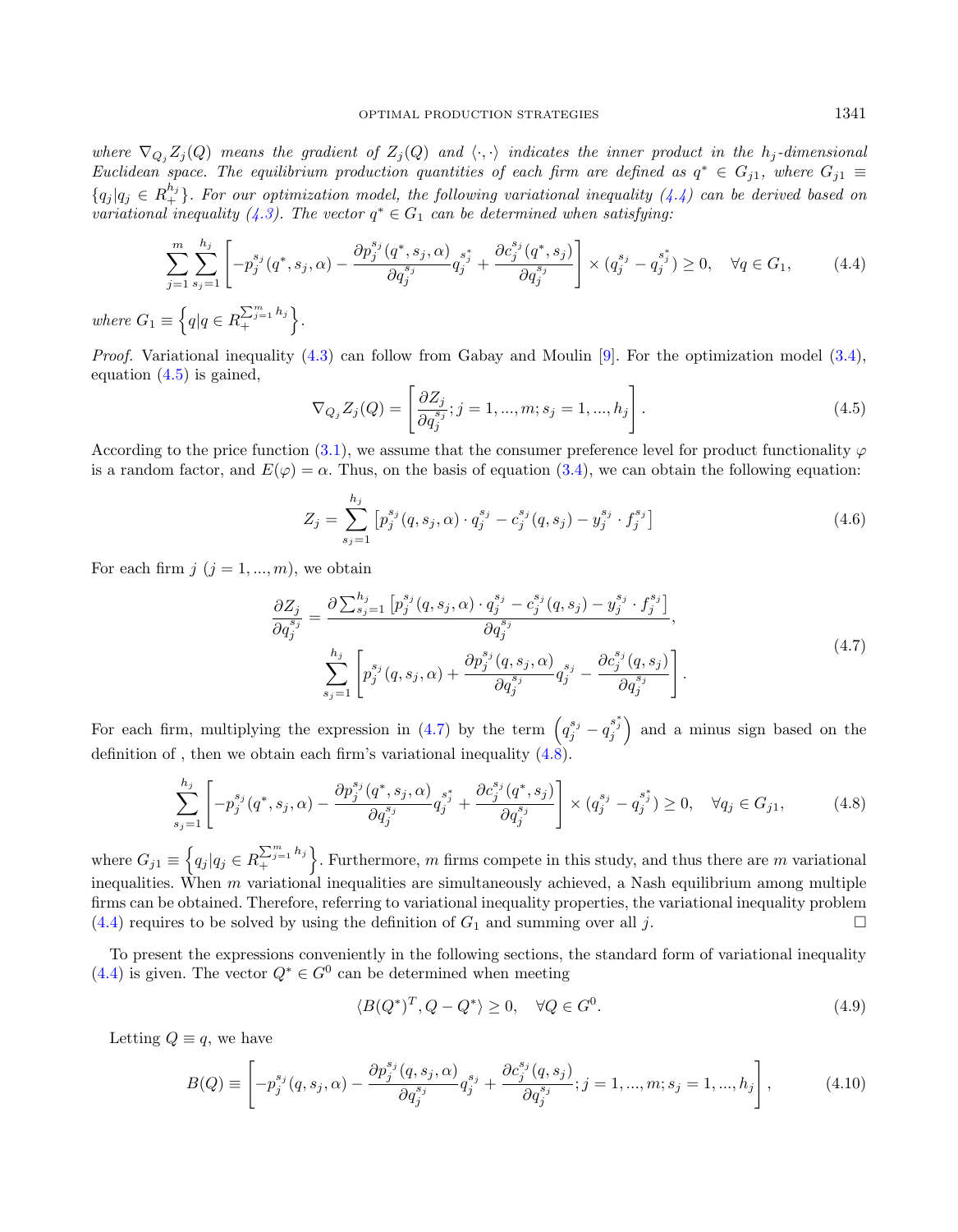$1342$  X. HAN  $ETAL$ .

and  $G^0 \equiv G_1$ . The existence and uniqueness of the Equilibrium solution is given in the following two theorems. Next, the existence and uniqueness of the Equilibrium solution are given in Theorems [4.3](#page-7-0) and [4.4,](#page-7-1) respectively.

<span id="page-7-0"></span>**Theorem 4.3.** (Existence): There must be a  $v > 0$ , which leads to that the variational inequality [\(4.4\)](#page-6-0) exists at least one Equilibrium solution. Therefore, one Equilibrium solution in  $G_v^0$  to variational inequality [\(4.9\)](#page-6-4) is admitted with:

<span id="page-7-3"></span><span id="page-7-2"></span>
$$
q^v \le v. \tag{4.11}
$$

Proof. Since the demand in the market is finite, the following formula is obtained,

$$
G_v^0 \equiv \{q \mid 0 \le q \le v\},\tag{4.12}
$$

which indicates firm j's production quantity  $q_j^{s_j}$  of products with version  $s_j$  must be bounded  $(j = 1, ..., m; s_j =$ 1, ...,  $h_j$ ). In the formula [\(4.12\)](#page-7-2),  $v > 0$  and  $q \le v$  means  $q_j^{s_j} \le v$  for all  $j$  ( $j = 1, ..., m$ ) and all  $s_j$  ( $s_j = 1, ..., h_j$ ). In addition,  $G_v^0$  can be gained and be a bounded, closed and convex subset of G. In our study,  $G_v^0$  is compact and  $B$  is continuous, then the following variational inequality

$$
\langle B(Q^v)^T, Q - Q^v \rangle \ge 0, \quad \forall Q \in G_v^0,
$$
\n
$$
(4.13)
$$

has at least one Equilibrium solution  $q^v \in C_v^0$ 

<span id="page-7-1"></span>**Theorem 4.4** (Uniqueness). The formula  $B(Q)$  that appears in variational inequality [\(4.9\)](#page-6-4) is strictly monotone on  $G^0 \equiv G_1$ . Then, on the basis of the presented model, the Equilibrium solution by solving variational inequality  $(4.4)$  is unique.

*Proof.* In this study, the price  $p_j^{s_j}$  is considered to be continuous, continuously differentiable and monotone decreasing with respect to  $q_j^{s_j}$ ;  $s_j = 1, ..., h_j; j = 1, ..., m$ , and the cost  $c_j^{s_j}$  is assumed to be convex, and continuously differentiable with respect to  $q_j^{s_j}$ ;  $s_j = 1, ..., h_j$ ;  $j = 1, ..., m$  [\[58\]](#page-17-9). As a result, we obtain

$$
\langle (B(Q^1) - B(Q^2))^T, Q^1 - Q^2 \rangle \ge 0, \quad \forall Q^1, Q^2 \in G^0, Q^1 \ne Q^2.
$$
\n(4.14)

The formula [\(4.14\)](#page-7-3) shows that  $B(Q)$  is strictly monotone on  $G^0 \equiv G_1$ , and indicates the Equilibrium solution must be unique.

According to Theorems [4.3](#page-7-0) and [4.4,](#page-7-1) the equilibrium production quantities of products with different versions exist uniquely.

#### 4.2. Algorithm

In this section, an Euler method is proposed to solve variational inequality  $(4.4)$ . When a solution exists uniquely (Thms. [4.3](#page-7-0) and [4.4\)](#page-7-1), the algorithm converges to the optimal solution of  $(4.4)$ . The algorithm has been extensively studied in the existing literature [\[2,](#page-15-10) [45\]](#page-17-18).

Therefore, the computational framework is provided by using the Euler method at an iteration  $\tau$ , which is presented as follows:

$$
Q^{\tau+1} = I_{G^0}(Q^{\tau} - \lambda_{\tau}B(Q^{\tau})), \tag{4.15}
$$

where  $I_{G^0}$  represents the projection on the set  $G^0$  and B denotes the function that enters variational inequality [\(4.9\)](#page-6-4). To guarantee the convergence, the sequence  $\{\lambda_{\tau}\}\$  must satisfy:  $\sum_{\tau=0}^{\infty}\lambda_{\tau}=\infty$ ,  $\lambda_{\tau}>0$ ,  $\lambda_{\tau}\to 0$ , as  $\tau\to\infty$ . When a given convergence tolerance is no less than the spatial distance between adjacent flows, the optimal solution will be obtained.

.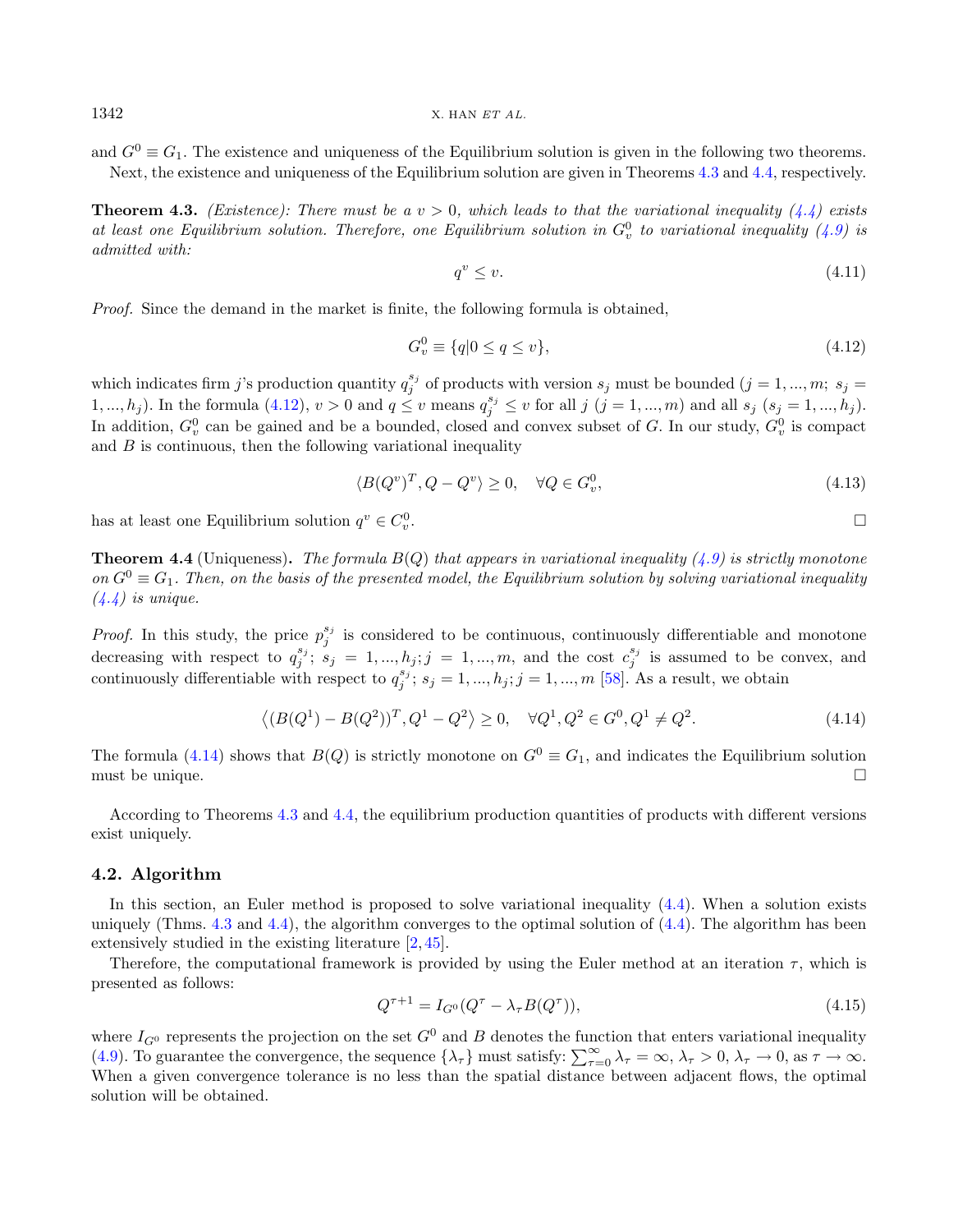The Euler method is applied to the supply chain, including improving products with different versions of variational inequality [\(4.4\)](#page-6-0). Using fixed point theory, the following explicit formula is applied:

$$
(q_j^{s_j})^{\tau+1} = \max \left\{ 0, (q_j^{s_j})^{\tau} + \lambda_{\tau} \left( p_j^{s_j}(q, s_j, \alpha) + \frac{\partial p_j^{s_j}(q, s_j, \alpha)}{\partial q_j^{s_j}} q_j^{s_j} - \frac{\partial c_j^{s_j}(q, s_j)}{\partial q_j^{s_j}} \right) \right\},
$$
  
\n
$$
\forall j; \forall s_j; j = 1, ..., m; s_j = 0, ..., h_j.
$$
\n(4.16)

At the same time, equation [\(4.16\)](#page-8-1) converges if a given convergence tolerance is no less than the spatial distance between the successive production quantities of products with different versions.

## <span id="page-8-1"></span>5. CASE STUDY

<span id="page-8-0"></span>A case study for the 5G smartphone market is presented to validate and illustrate the developed optimization model. This case study is motivated based on a real market scenario.

With the release of 5G connectivity, 5G technology holds the potential to revolutionize the way mobile networks function. According to a study conducted by GSMA, 5G is expected to account for 15% of the global mobile industry by 2025, with a predicted 1.4 billion devices operating on a 5G network [\[26\]](#page-16-27). Many firms, such as Samsung, Huawei and Millet have launched their 5G models of smartphones.

Samsung and Huawei, two of the most popular makers and pioneers of 5G phones, announced their debut 5G phones, Samsung S10 5G and Huawei Mate 20 X 5G, respectively in 2019. We now can see even more models/generations of 5G phones since then. Samsung has several models under its belt, including the newly announced Galaxy Z Flip 5G, the Galaxy S20 and the more budget-friendly Galaxy A71 5G [\[19\]](#page-16-28). Huawei released Mate S30 5G and P40 5G. As 71% of mobile service providers claimed that they have either already been in substantial progress of deploying 5G networks or will do so [\[42\]](#page-16-29). More smartphones providers then unveiled their own 5G phones. Millet, the sixth largest mobile phone firm in the world successively launched the model of M10 5G. To save costs and obtain more profits, the M8 and other old generations are discontinued. As the most popular mobile phone firm in the world, Apple also offered its first-ever 5G-capable iPhone, iPhone 12 line. With the launch of 5G iPhone 12, Apple surpassed Samsung and Huawei to lead the 5G-smartphone market in the fourth quarter of 2020 [\[11\]](#page-15-11).

In this section, three cases have been conducted to analyze firms' production decisions of smartphones with different versions. Case 1 presents a base situation, where two existing firms are considered (Firm 1 is as one firm who produces smartphones with two versions (one original version and one new version), and Firm 2 is the other firm who produces smartphones with one original version). With the increase of consumer preference for product functionality in Case 2, Firm 1 and Firm 2 both add a new version. In Case 3, the competition is further strengthened due to the entrance of a new firm (Firm 3), and two situations are discussed based on Firm 1's production decisions. For the three cases, each firm maximizes its own profit by determining the production quantities of smartphones in each level of model under oligopolistic competition.

The price and operational cost functions are provided for the three cases. First, the price function is given by:

$$
p_j^{s_j} = \beta_j^{s_j} + s_j \alpha - \sum_{j=1}^m \sum_{s_j=1}^{h_j} \mu_j^{s_j} q_j^{s_j}, \quad \beta_j^{s_j} > 0, \quad \mu_j^{s_j} > 0. \tag{5.1}
$$

It is assumed that the price of firms for smartphones with version correlates negatively with the production quantity of firms for smartphones at each version [\[37,](#page-16-21)[57\]](#page-17-8). The price is positively correlated to both the version and consumer preference for product functionality [\[51\]](#page-17-19).

The total operational cost function is:

$$
c_j^{s_j} = \eta_j^{s_j} (q_j^{s_j})^2 + \theta_j^{s_j} s_j^2 q_j^{s_j}, \quad \eta_j^{s_j} > 0, \quad \theta_j^{s_j} > 0.
$$
 (5.2)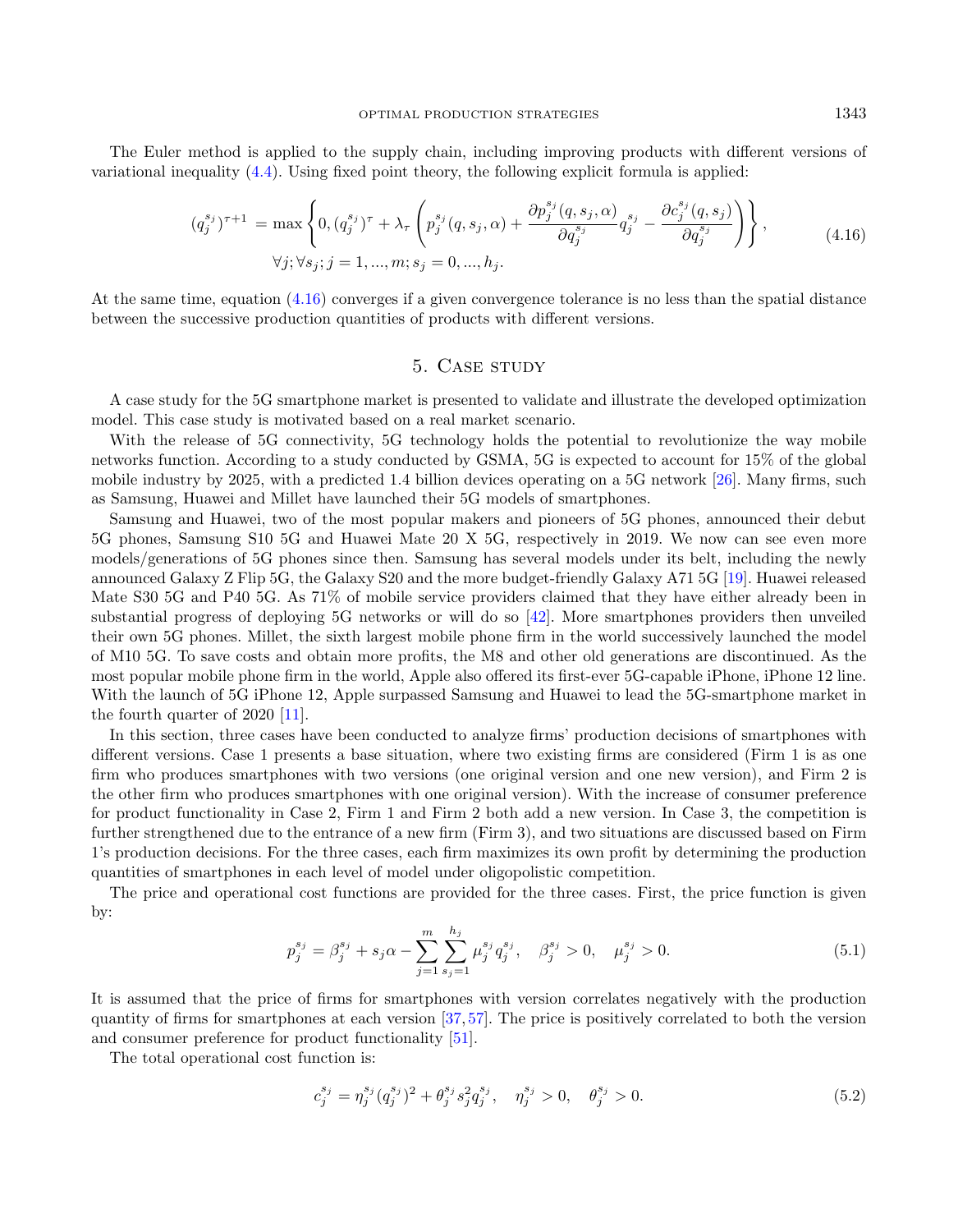|                     | Firm 1  | Firm 2        |        |
|---------------------|---------|---------------|--------|
| Version             |         | $\mathcal{D}$ |        |
| Production quantity | 1.5632  | 3.3498        | 2.2827 |
| Price               | 1.9555  | 4.3401        | 2.9307 |
| Cost                | 0.3694  | 6.1941        | 0.8536 |
| Profit              | 2.6874  | 8.3444        | 5.8365 |
| Total profit        | 11.0318 |               | 5.8365 |

<span id="page-9-0"></span>Table 3. Optimal results for Firm 1 and Firm 2 in Case 1.

The cost of firms for smartphones with version  $s_j$  is convex on the production quantities of smartphones with version  $s_j$  [\[6\]](#page-15-12). If the firms decide to produce smartphones with a higher level of version, they will have a higher operational cost. Therefore, the cost increases over the version level  $s_i$ .

Applying the proposed Euler algorithm in Section [4,](#page-5-0) we solve the firms' production decision problem in the following cases. For the computational purpose, the convergence tolerance is set to 10<sup>−</sup><sup>6</sup> and the sequence  $a_{\tau} = 0.1\left(1, \frac{1}{2}, \frac{1}{2}, \frac{1}{3}, \frac{1}{3}, \ldots\right)$  for the cases. In addition, the algorithm is initialized by setting the production quantity for smartphones with each version equal to 2.5 [\[57\]](#page-17-8). The results of the three cases are analyzed based on relative trends and numbers, and the specific units are not shown.

## 5.1. Case 1 (A base case)

A base situation is first considered in Case 1. In this case, consumers' average preference level for product functionality (version) is assumed to be 2, *i.e.*,  $\alpha = 2$  [\[22\]](#page-16-22). Given the preference level of consumers, Firm 1, who has invested in R&D and released a new model with the version level of 2, has two models of smartphones, *i.e.*, Versions 1 and Version 2. Lacking the ability of R&D investment, Firm 2 has only one model of smartphone with the version level 1. Both firms' R&D costs are  $f_1^1 = 0$ ,  $f_1^2 = 4$  and  $f_2^1 = 0$ . There is no R&D cost for smartphones with Version 1 of the two firms, which have been paid in the past. The price functions of products in Firms 1 and 2 are

$$
\begin{aligned} p_1^1 &= 4 + 1 \times 2 - q_1^1 - 0.4 q_1^2 - 0.5 q_2^1; \\ p_1^2 &= 5 + 2 \times 2 - q_1^2 - 0.4 q_1^1 - 0.3 q_2^1; \\ p_2^1 &= 5 + 1 \times 2 - q_2^1 - 0.5 q_1^1 - 0.3 q_1^2. \end{aligned}
$$

The corresponding total operational cost functions are

$$
c_1^1 = 0.1(q_1^1)^2 + 0.08 \times 1^2 \times q_1^1;
$$
  
\n
$$
c_1^2 = 0.1(q_1^2)^2 + 0.08 \times 2^2 \times q_1^2;
$$
  
\n
$$
c_2^1 = 0.12(q_2^1)^2 + 0.1 \times 1^2 \times q_2^1.
$$

Both firms' optimal production quantities and profits are computed by the proposed algorithm and shown in Table [3.](#page-9-0)

According to Table [3,](#page-9-0) adding a new version (i.e. Version 2) of smartphones and providing smartphones with two versions generates a high profit (11.0318) for Firm 1. Specifically, Version 2 contributes 75.6% of Firm 1's profit and takes up 46.6% of the overall market demand. The investment in breakthrough innovation does pay off since the release of Version 2 meets preference of many consumers. However, even though the average consumer preference is 2, the Version-1 items still have considerably large market share 53.4% (including 21.7% from Firm 1 and 31.7% from Firm 2). That's because some consumers cannot afford Version 2 for the price of 4.3401, which is more than double of Version 1's price in Firm 1. Also because of production capacity limitation on Version 1 of Firm 1, Firm 2 smartphone obtains the profit of 5.8365 from Version-1 product, which is more than that of Version 1 from Firm 1.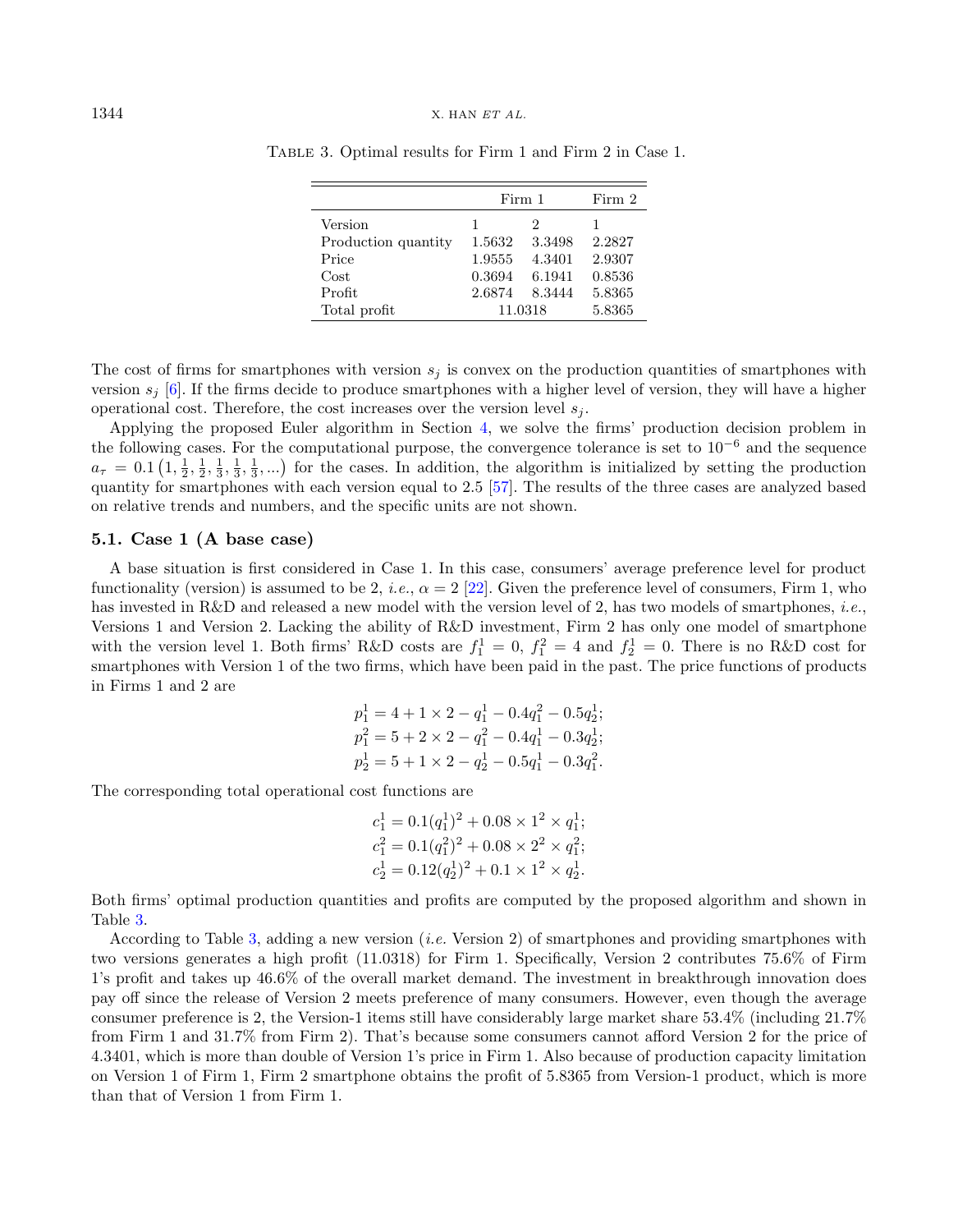|                     | Firm 1  |               |         | Firm 2 |        |  |
|---------------------|---------|---------------|---------|--------|--------|--|
| Version             |         | $\mathcal{D}$ | 3       |        |        |  |
| Production quantity | 0.7878  | 2.1948        | 4.6009  | 1.2852 | 2.6214 |  |
| Price               | 1.0251  | 2.9535        | 6.2414  | 1.6938 | 3.6506 |  |
| Cost                | 0.1251  | 1.1840        | 9.9295  | 0.3267 | 5.3731 |  |
| Profit              | 0.6824  | 5.2983        | 18.7866 | 1.8501 | 4.1963 |  |
| Total profit        | 24.7673 |               | 6.0464  |        |        |  |

<span id="page-10-0"></span>Table 4. Optimal results for Firm 1 and Firm 2 in Case 2.

#### 5.2. Case 2 (The increasing consumer preference level)

Due to the development of improvements and innovation levels in technology, a growing number of consumers pay higher prices for high-tech products, with higher expectations in terms of functionality level [\[20,](#page-16-0) [32\]](#page-16-1). To study the influence of consumer preferences on firms' production strategies, we consider the average consumer preference level for product function increases, *i.e.*,  $\alpha = 3$  in Case 2. Firm 1 and Firm 2 both realize the increase of consumer preference level and therefore add a new version of smartphones (i.e., Versions 1, 2 and 3 for Firm 1; Versions 1 and 2 for Firm 2). For smartphones with the new version, the two firms both need to invest, which increases costs. Hence, it can be assumed that the R&D costs of both firms are  $f_1^1 = 0$ ,  $f_1^2 = 0$ ,  $f_1^3 = 4.5$ ,  $f_2^1 = 0$ and  $f_2^2 = 3.5$ . Here, we consider that there is not R&D cost for smartphones with existing versions. The price functions of both firms are

$$
\begin{aligned} p_1^1&=2.5+1\times 3-q_1^1-0.4q_1^2-0.3q_1^3-0.5q_2^1-0.3q_2^2;\\ p_1^2&=3+2\times 3-q_1^2-0.4q_1^2-0.4q_1^3-0.3q_2^1-0.5q_2^2;\\ p_1^3&=4+3\times 3-q_1^3-0.3q_1^1-0.4q_1^2-0.2q_2^1-0.3q_2^2;\\ p_2^1&=3+1\times 3-q_2^1-0.5q_1^1-0.3q_1^2-0.2q_1^3-0.4q_2^2;\\ p_2^2&=3.5+2\times 3-q_2^2-0.3q_1^1-0.5q_2^1-0.3q_1^3-0.4q_2^1. \end{aligned}
$$

The total operational cost functions of both firms are:

$$
c_1^1 = 0.1(q_1^1)^2 + 0.08 \times 1^2 \times q_1^1;
$$
  
\n
$$
c_1^2 = 0.1(q_1^2)^2 + 0.08 \times 2^2 \times q_1^2;
$$
  
\n
$$
c_1^3 = 0.1(q_1^3)^2 + 0.08 \times 3^2 \times q_1^3;
$$
  
\n
$$
c_2^1 = 0.12(q_2^1)^2 + 0.1 \times 1^2 \times q_2^1;
$$
  
\n
$$
c_2^2 = 0.12(q_2^2)^2 + 0.1 \times 2^2 \times q_2^2.
$$

In this case, the optimal solutions of Firm 1 and Firm 2 are presented in Table [4.](#page-10-0)

The increasing consumer preference for product functionality can incentivize firms to add higher versions of products, and thus they may obtain more profits, although the competition in the market is increasingly more intensive. Moreover, with the increase of consumers' preferences, more consumers are willing to pay higher price for products with higher versions. Therefore, when the preference level of consumers reaches a certain level, the production of products with new version can be more profitable for firms.

Table [4](#page-10-0) shows that Firm 1 produces smartphones with three versions (1, 2 and 3). As consumer preference level increases and smartphones with Version 3 leads to a higher cost, with its price (6.2414) higher than that of smartphones with Versions 1 and 2 (1.0251 and 2.9535). Moreover, the production quantity of smartphone Version 3 also greatly exceeds that of smartphone Versions 1 and 2 due to the increasing consumer preference level. As a result, Firm 1 earns a very high profit of 24.7673. For Firm 2, although it only produces smartphones with two versions, we find that the prices and production quantities of smartphone Versions 1 and 2 for Firm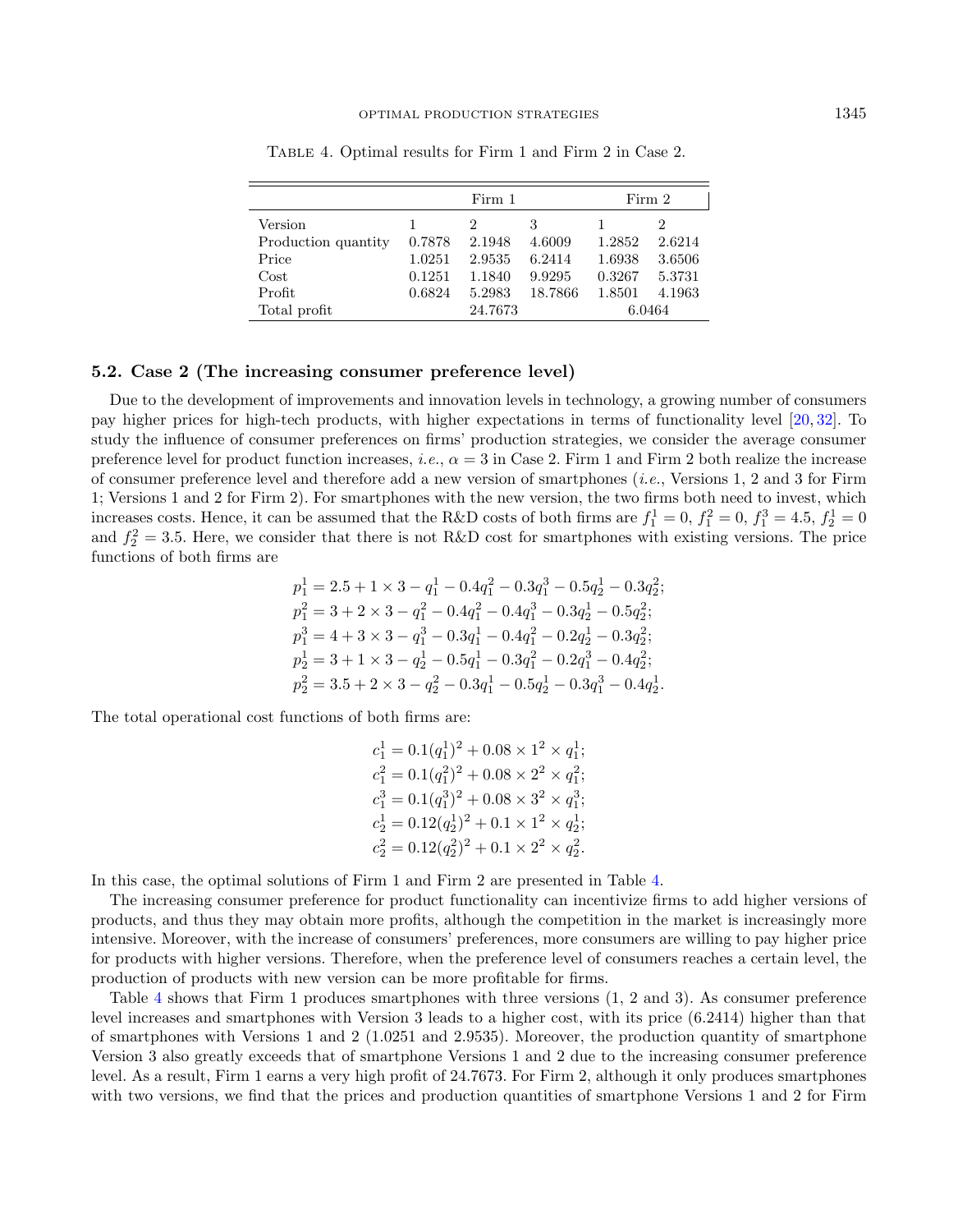<span id="page-11-0"></span>

FIGURE 1. Impacts of  $\alpha$  on both firms' optimal production quantities for Cases 1 and 2.

<span id="page-11-1"></span>

FIGURE 2. Impacts of  $\alpha$  on both firms' profits for Cases 1 and 2.

2 both exceed those of smartphone Versions 1 and 2 for Firm 1. In other words, for smartphones with the same version, more consumers choose to purchase smartphone from Firm 2 with higher prices, compared with Firm 1.

The results of Tables [3](#page-9-0) and [4](#page-10-0) are compared, which shows that it is important for the two firms to change their production decisions, and thus their profits both greatly increase. Specifically, Firm 1's profit increases by 124.51%, and Firm 2 has a profit increase of 113.16%. The reason is that with the increase of consumer preference level, a large number of consumers prefer smartphone latest-version items of each firm. In addition, it is noted that the competition has been strengthened and occurs among five models of smartphones (Versions 1, 2 and 3 of Firm 1, and Versions 1 and 2 of Firm 2). The two firms both suffer a loss of sales of smartphone old versions although their prices also decrease. However, the advantage of producing smartphones with new version can greatly offset the decrease of profits due to the production of smartphones with old versions because consumers pay high attention to the functionality of smartphones. Figures [1](#page-11-0) and [2](#page-11-1) respectively show the effects of consumer preference level on the two firms' optimal production quantities and their profits.

From Figure [1,](#page-11-0) with the increase of consumer preference for version level (changing from 1.5 to 3), when the two firms both add a new version of smartphones, the production quantities of smartphone previous versions all decrease. That means fewer consumers are willing to purchase smartphones with old versions.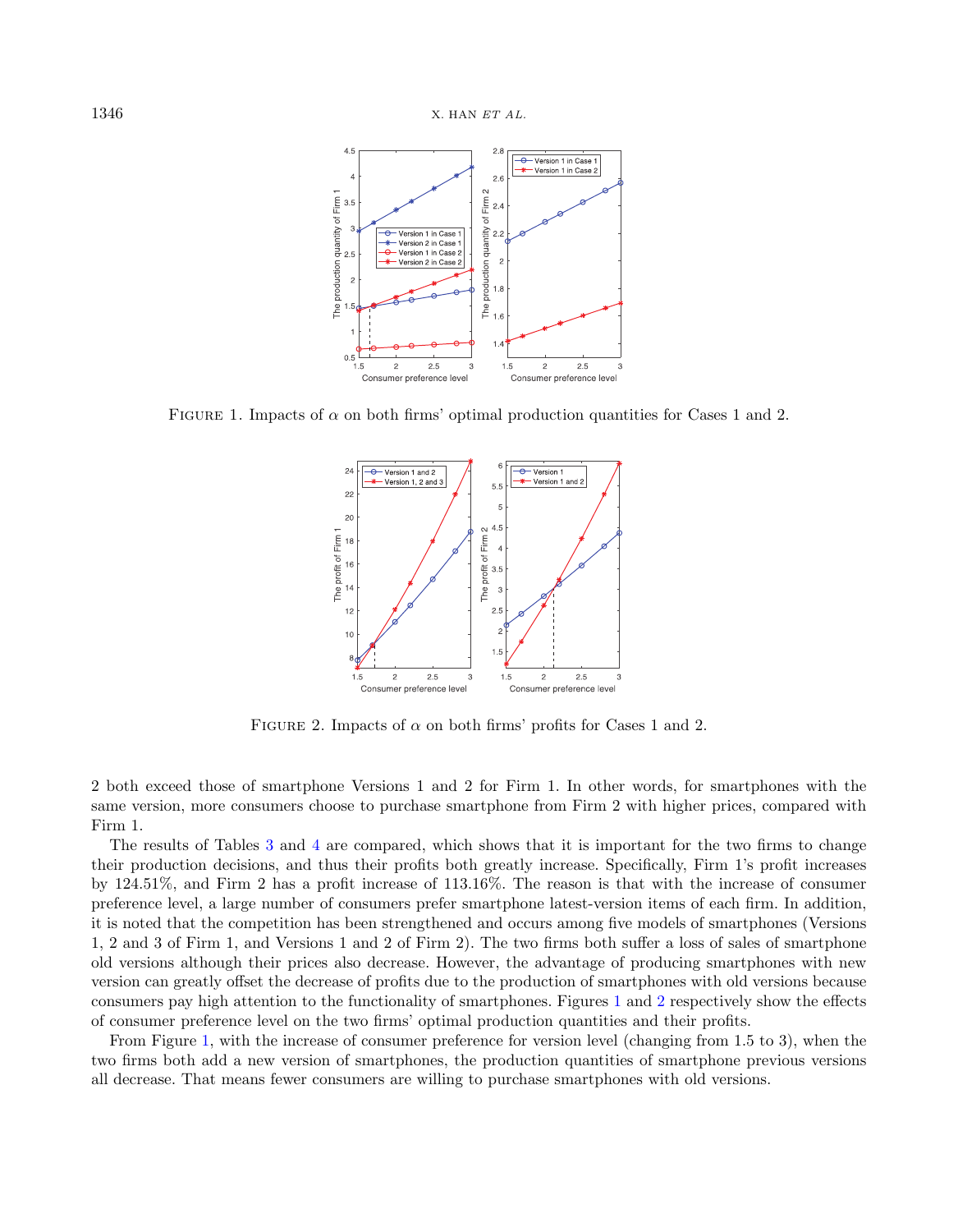|                     | Firm 1 |         |         | Firm 2 | Firm 3 |        |
|---------------------|--------|---------|---------|--------|--------|--------|
| Version             |        |         | 3       |        |        |        |
| Production quantity | 0.7291 | 2.0501  | 4.3110  | 1.1575 | 2.4097 | 2.0057 |
| Price               | 0.9547 | 2.7800  | 5.8935  | 1.5354 | 3.3882 | 2.3763 |
| $\cos t$            | 0.1115 | 1.0763  | 9.4624  | 0.2765 | 5.1607 | 4.4221 |
| Profit              | 0.5846 | 4.6230  | 15.9447 | 1.5007 | 3.0039 | 0.3440 |
| Total profit        |        | 21.1523 |         | 4.5046 |        | 0.3440 |

<span id="page-12-0"></span>Table 5. Optimal results for Firm 1, Firm 2 and Firm 3 in the first situation in Case 3.

According to Figure [2,](#page-11-1) we find that it is not necessarily beneficial for the two firms who launch a new version smartphone with the increasing consumer preference. When the consumer preference is at a low level, it brings a decrease of profit for the two firms when choosing to produce smartphones with new version. To be specific, for Firm 1, there exists a critical point  $\alpha = 1.725$ . Specifically, when  $1.5 \leq \alpha < 1.725$ , it will obtain more profit by producing smartphone Versions 1 and 2, compared with that by producing smartphone Versions 1, 2 and 3. When  $1.725 \le \alpha \le 3$ , it is more profitable for Firm 1 by adding Version 3. Similarly, a critical point also exists for Firm 2, *i.e.*,  $\alpha = 1.65$ , below which Firm 2 gets more profit by producing smartphones with Version 1 while above which it is more beneficial for Firm 2 if it adds Version 2 smartphones.

### 5.3. Case 3 (A new entrant)

 $=$ 

Some potential firms who have high technological levels and good cost structures may enter the smartphone industry to earn some profits. To discuss the effects of a new entrant (Firm 3) on production decisions and profits of the existing firms (Firm 1 and Firm 2), the average consumer preference level for product function is assumed to be the same with that in Case 2 (*i.e.*  $\alpha = 3$ ). In this case, we consider two situations. In the first situation, Firm 1 still produces smartphones with three versions and Firm 2 produces two versions. Firm 3, as a new entrant, produces smartphones with one version. In the second situation, Firm 1 will give up the production of smartphones with Version 1, and the other settings keep the same.

First, we consider the first situation. The R&D costs of the three firms are  $f_1^1 = 0$ ,  $f_1^2 = 0$ ,  $f_1^3 = 4.5$ ,  $f_2^1 = 0$ ,  $f_2^2 = 3.5$  and  $f_3^1 = 4$ . The price functions of the three firms are

$$
\begin{aligned} p_1^1&=2.5+1\times 3-q_1^1-0.4q_1^2-0.3q_1^3-0.5q_2^1-0.3q_2^2-0.2q_3^1;\\ p_1^2&=3+2\times 3-q_1^2-0.4q_1^2-0.4q_1^3-0.3q_2^1-0.5q_2^2-0.3q_3^1;\\ p_1^3&=4+3\times 3-q_1^3-0.3q_1^1-0.4q_1^2-0.2q_2^1-0.3q_2^2-0.3q_3^1;\\ p_2^1&=3+1\times 3-q_2^1-0.5q_1^1-0.3q_1^2-0.2q_1^3-0.4q_2^2-0.25q_3^1;\\ p_2^2&=3.5+2\times 3-q_2^2-0.3q_1^1-0.5q_2^1-0.3q_1^3-0.4q_2^1-0.35q_3^1;\\ p_3^1&=5+1\times 3-q_3^1-0.2q_1^1-0.3q_2^1-0.4q_1^3-0.25q_2^1-0.35q_2^2. \end{aligned}
$$

The operation cost functions of Firm 1 and Firm 2 are the same with that in Case 2, and the operation cost functions of Firm 3 are shown as follows.

$$
c_3^1 = 0.08(q_3^1)^2 + 0.05 \times 1^2 \times q_3^1.
$$

The optimal results for Firm 1, Firm 2 and Firm 3 are presented in Table [5.](#page-12-0)

The competition is more intensive due to the entrance of a new firm. The existing firms in market will suffer a loss of profits because their market shares encounter shrinkage and the prices of products decrease. According to Table [5,](#page-12-0) Firm 1 produces smartphones with Versions 1, 2, and 3. The production quantity of Version 2 of Firm 1 (2.0501) is higher than that of Version 1 (0.7291), but lower than that of Version 3 (4.3110). Similarly,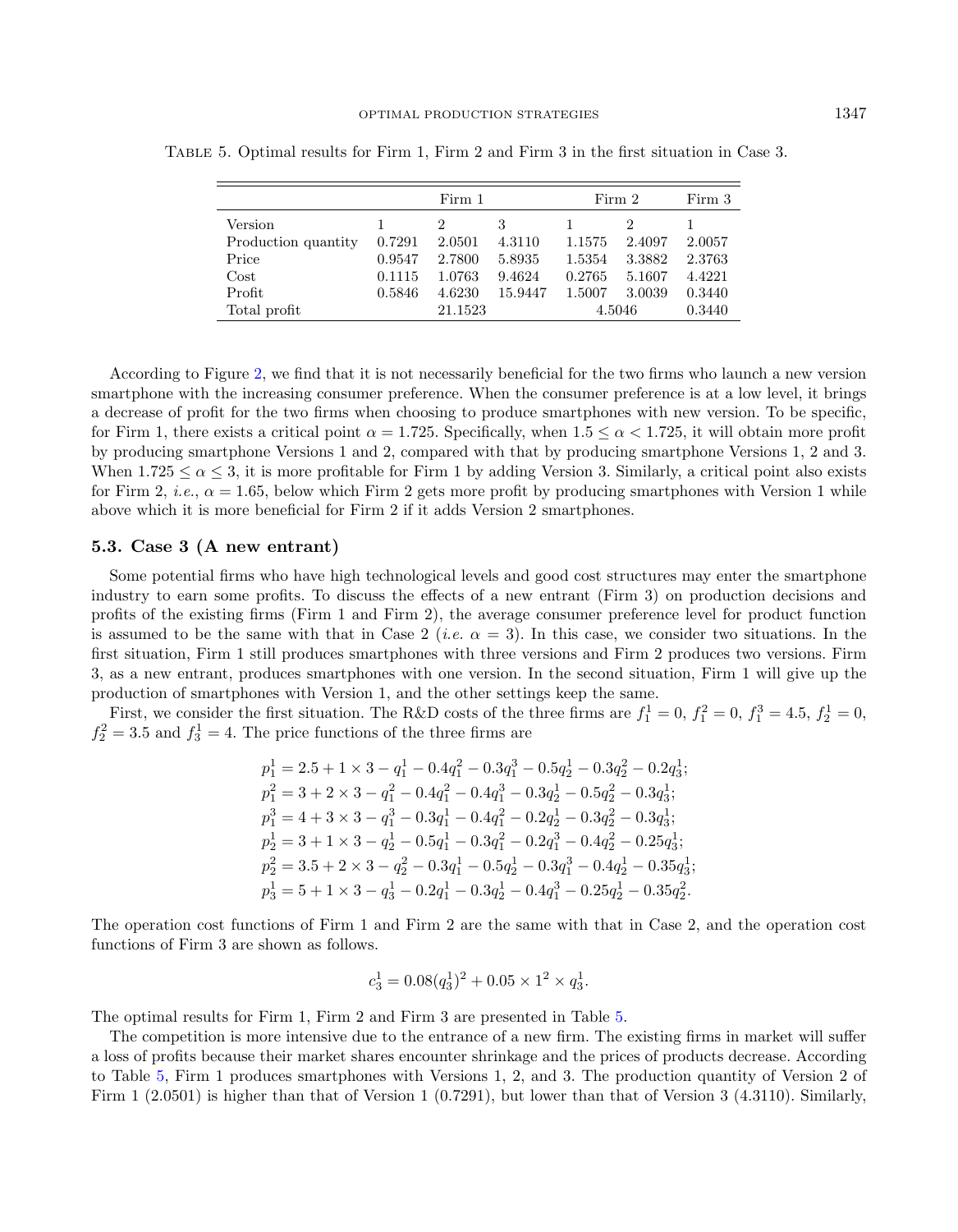|                     | Firm 1        |         | Firm 2 |           | Firm 3 |
|---------------------|---------------|---------|--------|-----------|--------|
| Version             | $\mathcal{D}$ | З       |        | $\dot{2}$ |        |
| Production quantity | 2.1408        | 4.3721  | 1.2929 | 2.4514    | 2.0268 |
| Price               | 2.8887        | 5.9668  | 1.7031 | 3.4400    | 2.4009 |
| Cost                | 1.1434        | 9.5594  | 0.3299 | 5.2017    | 4.4300 |
| Profit              | 5.0408        | 16.5282 | 1.8721 | 3.2312    | 0.4361 |
| Total profit        | 21.5690       |         | 5.1033 |           | 0.4361 |

<span id="page-13-0"></span>Table 6. Optimal results for Firm 1, Firm 2 and Firm 3 in the second situation in Case 3.

for Firm 2, as the increasing consumer preference for function, the price and production quantity of Version 2 are both higher than those of Version 1. It is noted that Firm 3 begins to produce smartphones with a low version. It needs to pay some cost to research and develop its products, and thus it earns the least profit among the three firms.

By comparing Tables [4](#page-10-0) and [5,](#page-12-0) the results indicate that both Firm 1 and Firm 2 suffer a loss of profits when Firm 3 enters the market. Firm 1's profit decreases by 14.60%, and Firm 2 has a profit decrease of 25.50%. We can find that with the increasing competition, the prices and optimal production quantities of smartphones with each version of old firms all decrease. For example, the production quantity of Version 3 of Firm 1 decreases by 6.30%, and the corresponding price also decreases by 5.57%. Due to the entrance of Firm 3, some consumers prefer its smartphones compared with that of existing firms. As a result, it is beneficial for Firm 3 who chooses to enter the market.

Tables [3](#page-9-0) and [5](#page-12-0) are also compared. As consumers have more preferences for higher functionality, Firm 1 and Firm 2 both realize the importance of product innovation, and Firm 3 sees the advantage of smartphone industry and chooses to enter the market with its own offering. On this basis, the external competition among firms becomes more intensive, in the meanwhile, the internal competition within a firm, who has more than one offering, is also increasing. However, for existing firms (Firm 1 and Firm 2), their profits have a big increase (Firm 1's profit increases by 91.47%, and 58.81% for Firm 2). This is because, with the increase of consumer preference for high functionality, more consumers are willing to purchase smartphones with the newest versions at a high price. Even if the demands of smartphones with old versions for Firm 1 and Firm 2 decrease, this can be greatly offset by the advantage from new-version products.

We next consider the second situation where Firm 1 produces Versions 2 and 3, Firm 2 produces Versions 1 and 2, and Firm 3 produces Version 1. The operation cost functions and the R&D costs of the three firms are the same as those in the first situation. The price functions of the three firms are

$$
\begin{aligned} p_1^2 &= 3 + 2 \times 3 - q_1^2 - 0.4 q_1^3 - 0.3 q_2^1 - 0.5 q_2^2 - 0.3 q_3^1; \\ p_1^3 &= 4 + 3 \times 3 - q_1^3 - 0.4 q_1^2 - 0.2 q_2^1 - 0.3 q_2^2 - 0.3 q_3^1; \\ p_2^1 &= 3 + 1 \times 3 - q_2^1 - 0.3 q_1^2 - 0.2 q_1^3 - 0.4 q_2^2 - 0.25 q_3^1; \\ p_2^2 &= 3.5 + 2 \times 3 - q_2^2 - 0.5 q_2^1 - 0.3 q_1^3 - 0.4 q_2^1 - 0.35 q_3^1; \\ p_3^1 &= 5 + 1 \times 3 - q_3^1 - 0.3 q_2^1 - 0.4 q_1^3 - 0.25 q_2^1 - 0.35 q_2^2. \end{aligned}
$$

The optimal results for Firms 1, 2 and 3 are shown in Table [6.](#page-13-0)

With the intensifying competition and increasing preference level of consumers for product functionality, it may be more advantageous for the existing firms who choose to give up the production of products with old versions, which can also lead to more profits for other firms.

By comparing results from Tables [5](#page-12-0) and [6,](#page-13-0) we see that the production adjustment of Firm 1 (Firm 1 gives up production of Version 1) generates its profit by 21.569. Moreover, other competitive firms' profits also increase (Firm 2's profit increases to 5.1033, and Firm 3's profit increases to 0.4361). As the increase of their preference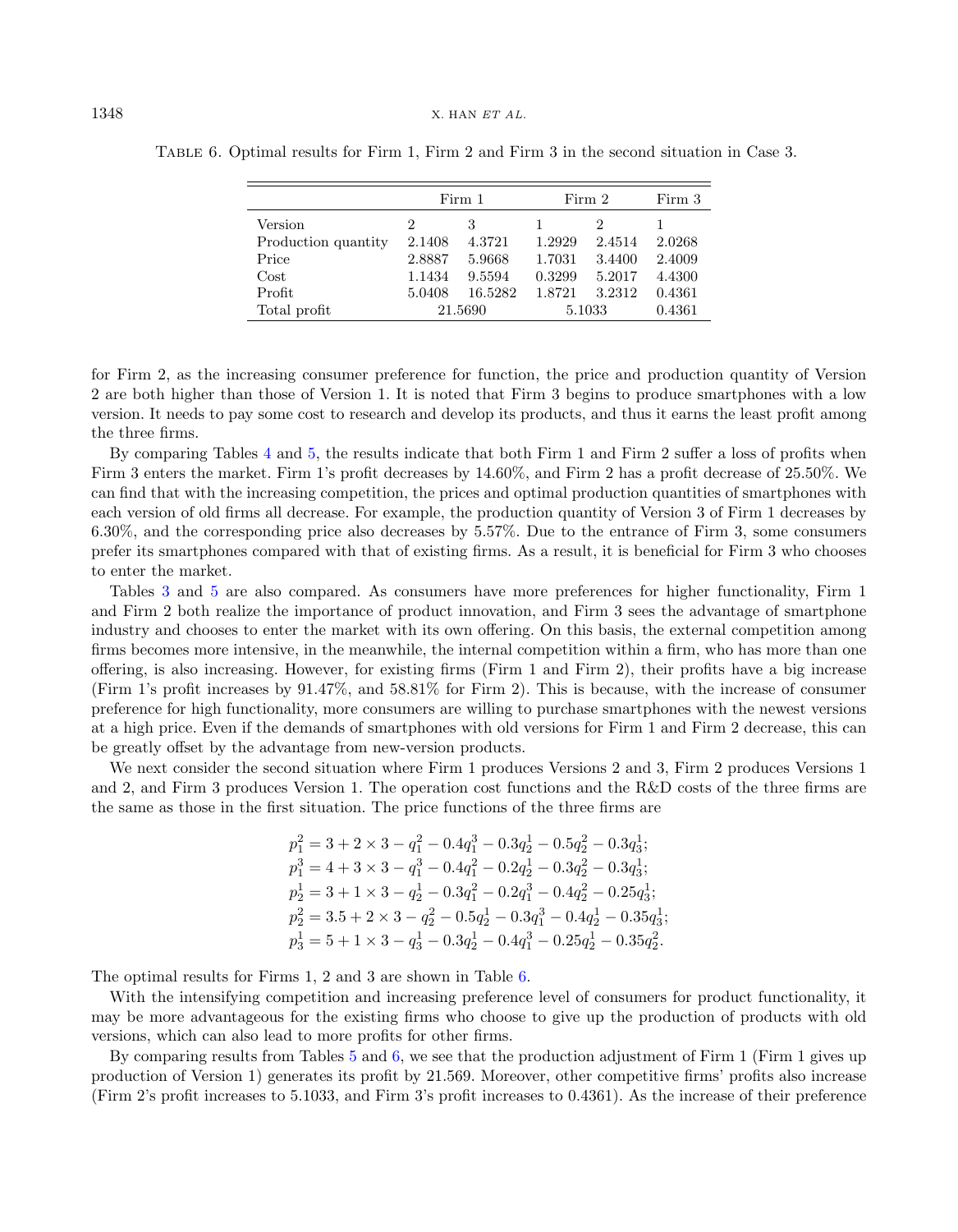<span id="page-14-0"></span>

FIGURE 3. Impacts of  $\alpha$  on the existing firms' profits in different scenarios.

<span id="page-14-1"></span>

FIGURE 4. Impacts of  $\alpha$  on the new firm's profit for different situations in Case 3.

for functionality, fewer consumers are willing to purchase Firm 1's smartphones with low version. Therefore, it is much more beneficial for Firm 1, who has the most models of smartphones, giving up the production of lowest version, and enlarging the production quantities of smartphones with Versions 2 and 3. As a result, only the other two firms (Firm 2 and Firm 3) continue to produce Version-1 smartphones. They can get more profits because there are still some demands of Version 1 for lower prices. Figure [3](#page-14-0) shows the change of the profit of the existing firms (Firm 1 and Firm 2) with the increase of consumer preference in different scenarios. Figure [4](#page-14-1) presents the effect of consumer preference on the profit of the new firm (Firm 3) in different scenarios.

Figure [3](#page-14-0) shows profits of the firms will increase in each scenario as the average consumer preference level increases. Moreover, without the new entrant (Firm 3), the existing firms (Firm 1 and Firm 2) can always obtain high profits when consumer preference increases. If Firm 3 enters the market, Firm 1 and Firm 2 will suffer a loss of profits. However, if Firm 1 chooses to change its production decisions by giving up the production of lowest-version products, both Firm 1 and Firm 2 can reduce the loss of their profits.

From Figure [4,](#page-14-1) Firm 3's profit will increase with the increasing consumer preference level in the abovementioned two situations. In addition, when Firm 1 only produces smartphones with Version 2 and 3, Firm 3's profit is higher than that in the situation where Firm 1 does not change its production decisions.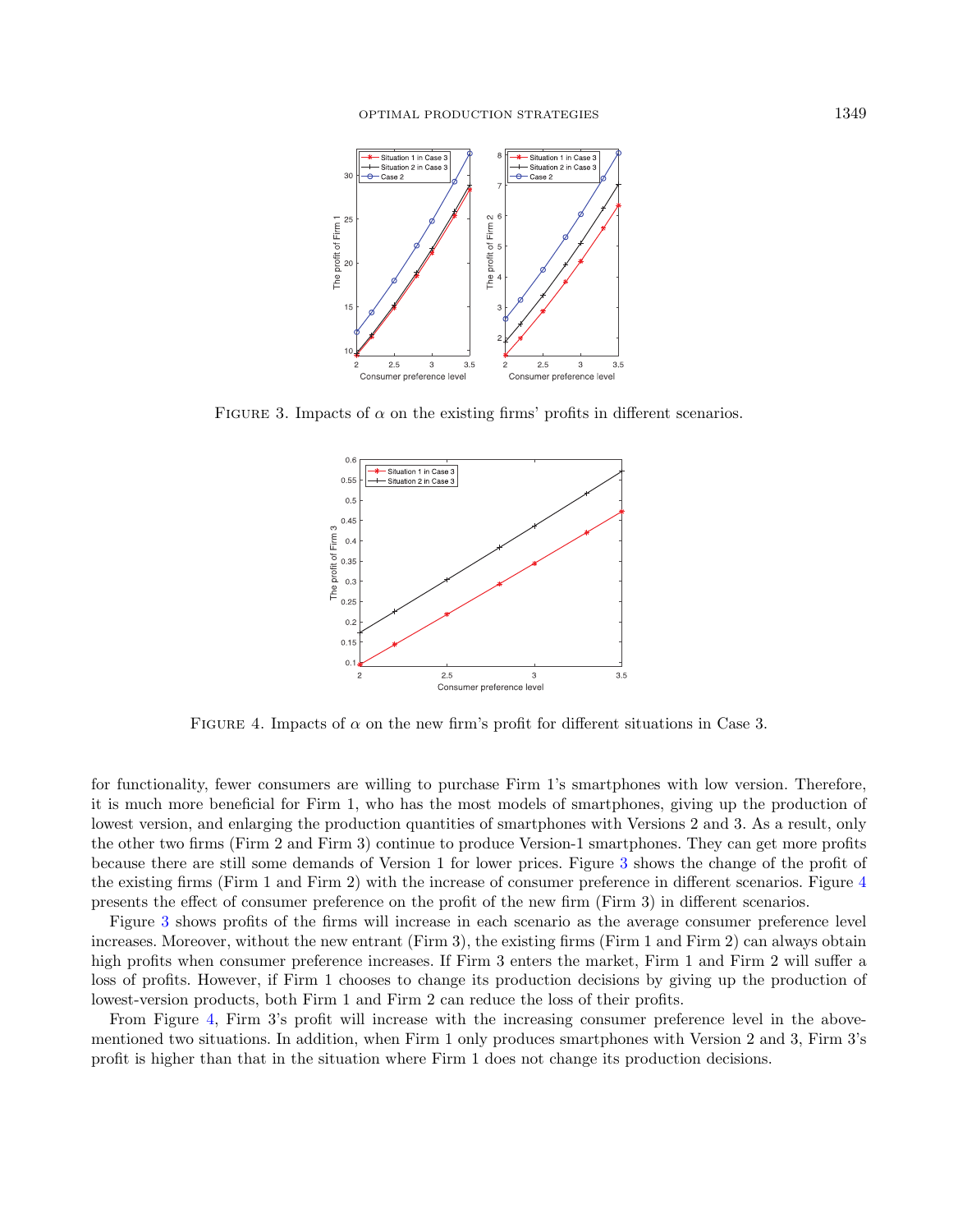#### <span id="page-15-3"></span> $1350$  X. HAN ET AL.

## 6. Conclusions

With the increasing preference level of consumers for product functionality, more and more consumers are willing to pay a higher price for purchasing the newest version of products. In this paper, the optimal production decisions are studied for firms under consideration of consumer preference for product functionality. On this basis, an optimization model is built, in which the firms need to determine the production quantities of their products with different versions. The optimization model is formulated as a variational inequality problem and solved by an Euler algorithm. Finally, a case study is motivated based on the reality, which is focused on the 5G smartphone market. On this basis, relative managerial insights are derived, which are summarized as follows.

First, the increasing consumer preference for product functionality can incentivize firms to produce products with new version to obtain high profits. Therefore, the production of products with new version can bring an increase of competitive advantage for firms. Second, it is not always beneficial for the firms who add a new version of their products. When consumer preference is at a low level, it may bring a decrease of profits for the firms who produce products with new version. However, when the preference level of consumers reaches a certain level, the production of products with new version can be more profitable for firms. Third, if the competition is strengthened due to the new entrant, the existing firms in market will suffer a loss of profits due to the shrinkage of their market shares. However, under the increasing competition and consumer preference, it may be more beneficial for the existing firms who give up the production of products with old versions.

<span id="page-15-10"></span><span id="page-15-7"></span><span id="page-15-0"></span>To summarize, the proposed algorithm and management insights drawn from this study provide practical suggestions for operations managers. However, several possible improvements to this model can be made. First, valuation bias of consumers can be incorporated. After purchasing products with a newer version, the difference between consumers' expected product functionality and the actual one may exist. Second, this work does not explicitly analyze the inventory decisions and after-market decisions. When consumers are sufficiently strategic, firms need to consider their inventory decisions in practice. All these paths serve as directions for future research.

<span id="page-15-12"></span><span id="page-15-8"></span><span id="page-15-2"></span><span id="page-15-1"></span>Acknowledgements. This research is supported by grant from the National Natural Science Foundation of China (No. 71901143).

#### **REFERENCES**

- <span id="page-15-9"></span><span id="page-15-5"></span>[1] Bendre, Oppo Find X2 Pro: Gorgeous display and versatile cameras, at a premium (2020). <https://www.counterpointresearch.com/oppo-find-x2-pro-review-gorgeous-display-versatile-cameras-premium/>.
- [2] D. Besik and A. Nagurney, Quality in competitive fresh produce supply chains with application to farmers' markets. Socio-Econ. Plan. Sci. 60 (2017) 62–76.
- <span id="page-15-6"></span>[3] C.F. Chien, R. Kerh, K.Y. Lin and A. Yu, Data-driven innovation to capture user-experience product design: An empirical study for notebook visual aesthetics design. Comput. Ind. Eng. 99 (2016) 162–173.
- <span id="page-15-11"></span>[4] Christo Petrov, Top R&D spenders: The biggest investors of 2020 (2020). <https://spendmenot.com/top-rd-spenders/>.
- <span id="page-15-4"></span>[5] Congressional Research Service, Global research and development expenditures: Fact sheet (2020). <https://fas.org/sgp/crs/misc/R44283.pdf>.
- [6] J.M. Deutch and P.K. Lester, Making Technology Work: Applications in Energy and the Environment. Cambridge University Press, Cambridge, UK (2004).
- [7] A. Dumrongsiri, M. Fan, A. Jain and K. Moinzadeh, A supply chain model with direct and retail channels. Eur. J. Oper. Res. 187 (2008) 691–718.
- [8] S. Enrique, V. Shukla and R. Rosa, Innovation and competition in advanced therapy medicinal products. EMBO Mol. Med. 11 (2019) e9992.
- [9] D. Gabay and H. Moulin, On the uniqueness and stability of Nash equilibria in noncooperative games. In: Applied Stochastic Control of Econometrics and Management Science, edited by A. Bensoussan, P. Kleindorfer and C.S. Tapiero. North-Holland, Amsterdam, The Netherlands (1980) 271–294.
- [10] J.J. Ganuza, G. Llobet and B. Dominguez, R&D in the pharmaceutical industry: A world of small innovations. Manage. Sci. 55 (2009) 539–551.
- [11] Gartner, Gartner says worldwide smartphone sales declined 5% in fourth quarter of 2020 (2021). <https://www.gartner.com/en/newsroom/press-releases/2021-02-22-4q20-smartphone-market-share-release>.
- [12] E. Gonzalez, R. Arrondo and A. Carcaba, Product innovation in the Spanish auto market: Frontier shift and catching-up effects. Transp. Res. Part D: Transport Environ. 50 (2017) 170–181.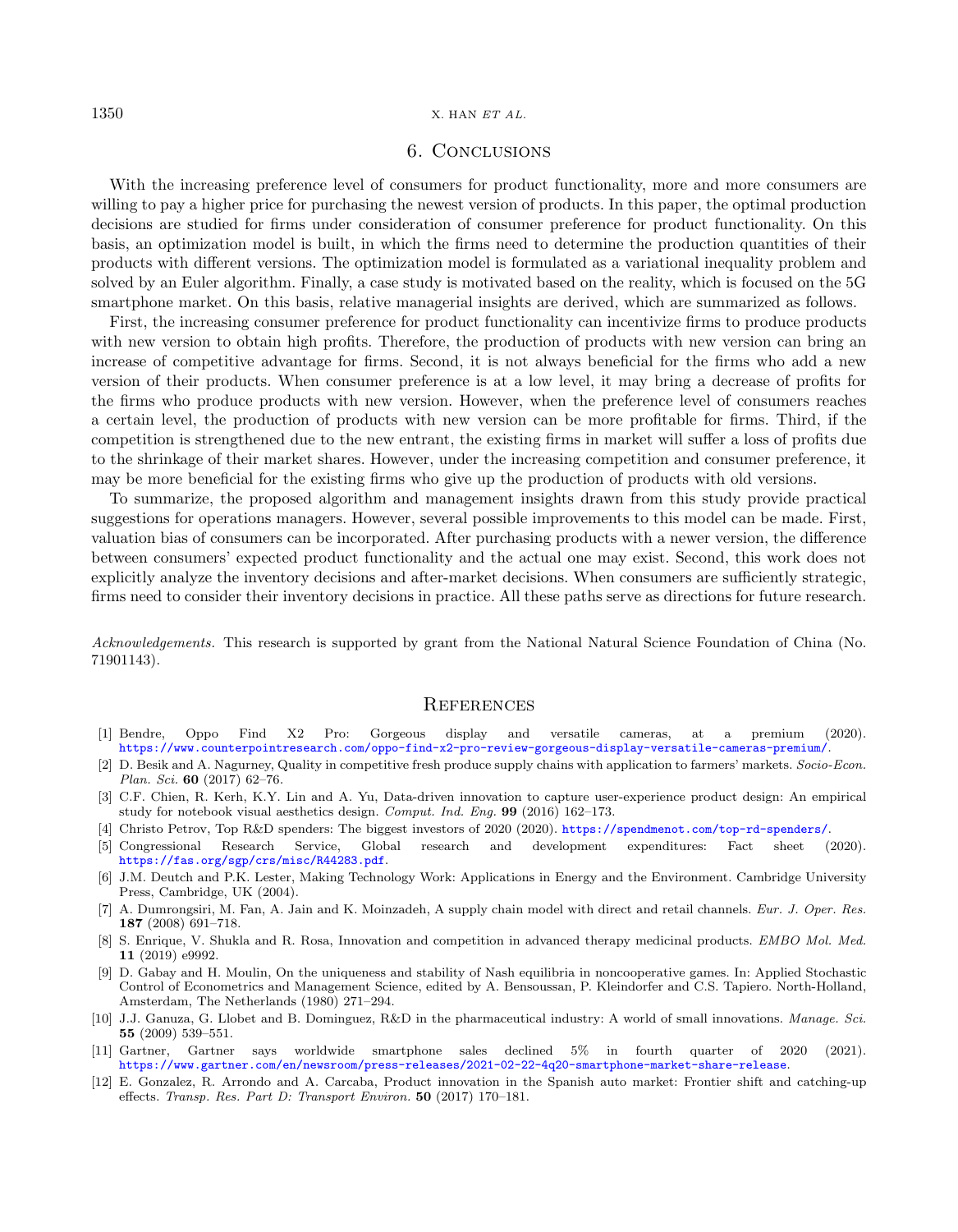- <span id="page-16-28"></span><span id="page-16-20"></span><span id="page-16-17"></span><span id="page-16-12"></span><span id="page-16-11"></span><span id="page-16-10"></span><span id="page-16-3"></span><span id="page-16-0"></span>[13] A. Grtzmann, A. Zambalde and P. Bermejo, Innovation, new product development and internet technologies: Study in Brazilian companies. Gest. Prod. 26 (2019) e1451.
- <span id="page-16-22"></span><span id="page-16-18"></span>[14] H. Guo, R. Shen and Z. Su, The impact of organizational legitimacy on product innovation: A comparison between new ventures and established firms. IEEE Trans. Eng. Manage. 66 (2019) 73–83.
- <span id="page-16-5"></span>[15] X. Han and X. Liu, Equilibrium decisions for multi-firms considering consumer quality preference. Int. J. Prod. Econ. 227 (2020) 107688.
- <span id="page-16-14"></span>[16] Z. Hao, W. Qi, T. Gong, L. Chen and Z.M. Shen, Innovation uncertainty, new product press timing and strategic consumers. Omega 89 (2019) 122–135.
- <span id="page-16-19"></span>[17] Z. Hong, M. Li, X. Han and X. He, Innovative green product diffusion through word of mouth. Transp. Res. Part E: Logist. Transp. Rev. 134 (2020) 101833.
- <span id="page-16-27"></span>[18] Y. Huang and Z. Wang, Demand disruptions, pricing and production decisions in a closed-loop supply chain with technology licensing. J. Clean. Prod. 191 (2018) 248–260.
- <span id="page-16-13"></span>[19] La, 5G phones in 2020: Galaxy S20, OnePlus Nord, LG Velvet, Motorola Edge Plus and more (2020). [https://www.](https://www.cnet.com/news/best-5g-phones-in-2020-galaxy-s20-oneplus-nord-lg-velvet-motorola-edge-plus-and-more/) [cnet.com/news/best-5g-phones-in-2020-galaxy-s20-oneplus-nord-lg-velvet-motorola-edge-plus-and-more/](https://www.cnet.com/news/best-5g-phones-in-2020-galaxy-s20-oneplus-nord-lg-velvet-motorola-edge-plus-and-more/).
- <span id="page-16-2"></span>[20] S. Lee and Z.S. Johnson, The effect of new product design and innovation on South Korean consumer's willingness to buy. Asia Pac. J. Mark. Logist. 29 (2017) 98–113.
- <span id="page-16-24"></span>[21] Z.G. Liu and A. Nagurney, Supply chain outsourcing under exchange rate risk and competition. Omega 39 (2011) 539–549.
- [22] Z. Liu, T.D. Anderson and J.M. Cruz, Consumer environmental awareness and competition in two-stage supply chains. Eur. J. Oper. Res. 218 (2012) 602–613.
- <span id="page-16-26"></span>[23] J. Liu, X. Zhai and L. Chen, Optimal pricing strategy under trade-in program in the presence of strategic consumers. Omega 84 (2019) 1–17.
- <span id="page-16-25"></span>[24] K. Liu, C.X. Wang, L. Liu and L. Xu, Which group should governmental policies target? Effects of incentive policy for remanufacturing industry. RAIRO-Oper. Res. 55 (2021) 1579–1602.
- <span id="page-16-1"></span>[25] J. Ma, D. Zhang, J.N. Dong and Y.L. Tu, A supply chain network economic model with time-based competition. Eur. J. Oper. Res. 280 (2020) 889–908.
- <span id="page-16-23"></span>[26] Malhotra, How will 5G affect mobile app development? (2019). [https://www.forbes.com/sites/forbestechcouncil/2019/12/](https://www.forbes.com/sites/forbestechcouncil/2019/12/27/how-will-5g-affect-mobile-app-development/#401b73164baf) [27/how-will-5g-affect-mobile-app-development/#401b73164baf](https://www.forbes.com/sites/forbestechcouncil/2019/12/27/how-will-5g-affect-mobile-app-development/#401b73164baf).
- <span id="page-16-7"></span>[27] A. Mandal and B. Pal, Effects of green innovation and advertisement in an imperfect production-based competitive supply chain under two-tier credit facility. Math. Methods Appl. Sci. 44 (2021) 13227–13251.
- <span id="page-16-15"></span>[28] L. Miotti and F. Sachwald, Co-operative R&D: Why and with whom? An integrated framework of analysis. Res. Policy 32 (2003) 1481–1499.
- <span id="page-16-9"></span>[29] F. Mohammed, S.Z. Selim, A. Hassan and M.N. Syed, Multi-period planning of closed-loop supply chain with carbon policies under uncertainty. Transp. Res. Part D: Transp. Environ. 51 (2017) 146-172.
- <span id="page-16-21"></span><span id="page-16-6"></span>[30] A. Nagurney and M. Yu, Sustainable fashion supply chain management under oligopolistic competition and brand differentiation. *Int. J. Prod. Econ.* **135** (2012) 532-540.
- <span id="page-16-4"></span>[31] A. Nagurney, J. Dong and D. Zhang, A supply chain network equilibrium model. Transp. Res. Part E: Logist. Transp. Rev. 38 (2002) 281–303.
- [32] Naiya, Consumers willing to spend 20% more on 5G smartphones (2019). [https://www.counterpointresearch.com/consumers](https://www.counterpointresearch.com/consumers-willing-spend-20-5g-smartphones/)[willing-spend-20-5g-smartphones/](https://www.counterpointresearch.com/consumers-willing-spend-20-5g-smartphones/).
- [33] B. Pal, Optimal production model with quality sensitive market demand, partial backlogging and permissible delay in payment. RAIRO-Oper. Res. 52 (2018) 499–512.
- <span id="page-16-16"></span>[34] B. Pal and A. Sarkar, Optimal strategies of a dual-channel green supply chain with recycling under retailer promotional effort. RAIRO-Oper. Res. 55 (2021) 415–431.
- <span id="page-16-29"></span>[35] B. Pal, S.S. Sana and K. Chaudhuri, Two-echelon competitive integrated supply chain model with price and credit period dependent demand. Int. J. Syst. Sci. 47 (2016) 995-1007.
- <span id="page-16-8"></span>[36] Q.J. Peng, Y.H. Liu, J. Zhang and P.H. Gu, Personalization for massive product innovation using open architecture. Chin. J. Mech. Eng. 31 (2018) 34.
- [37] N.C. Petruzzi and M. Dada, Pricing and the news vendor problem: A review with extensions. Oper. Res. 47 (1999) 183-194.
- [38] Y. Qi, Z. Mao, M. Zhang and H. Guo, Manufacturing practices and servitization: The role of mass customization and product innovation capabilities. Int. J. Prod. Econ. 228 (2020) 107747.
- [39] R&D Coalition, Fact sheet-research and development by the numbers (2017). [https://investinamericasfuture.org/fact](https://investinamericasfuture.org/fact-sheet-research-development-by-the-numbers/#:~:text=In%20the%20U.S.%20Economy&text=Overall%2C%20R%26D%20\ investments%20represent%20over,from%20private%20business%20R%26D%20investments)[sheet-research-development-by-the-numbers/#: :text=In%20the%20U.S.%20Economy&text=Overall%2C%20R%26D%20](https://investinamericasfuture.org/fact-sheet-research-development-by-the-numbers/#:~:text=In%20the%20U.S.%20Economy&text=Overall%2C%20R%26D%20\ investments%20represent%20over,from%20private%20business%20R%26D%20investments) [investments%20represent%20over,from%20private%20business%20R%26D%20investments](https://investinamericasfuture.org/fact-sheet-research-development-by-the-numbers/#:~:text=In%20the%20U.S.%20Economy&text=Overall%2C%20R%26D%20\ investments%20represent%20over,from%20private%20business%20R%26D%20investments).
- [40] A. Sarkar and B. Pal, Competitive pricing strategies of multi channel supply chain under direct servicing by the manufacturer. RAIRO-Oper. Res. 55 (2021) 1849–1873.
- [41] A. Sarkar and B. Pal, Pricing and service strategies in a dual-channel supply chain under return-refund policy. Int. J. Syst. Sci.-Oper. Logist. (2021). DOI:<10.1080/23302674.2021.1884769>.
- [42] Sbeglia, Mobile operators are moving rapidly towards 5G deployment: Report (2020). [https://www.rcrwireless.com/](https://www.rcrwireless.com/20200528/network-infrastructure/mobile-operators-5g-deployment) [20200528/network-infrastructure/mobile-operators-5g-deployment](https://www.rcrwireless.com/20200528/network-infrastructure/mobile-operators-5g-deployment).
- [43] J. Song, A. Chutani, A. Dolgui and L. Liang, Dynamic innovation and pricing decisions in a supply-chain. Omega 103 (2021) 102423.